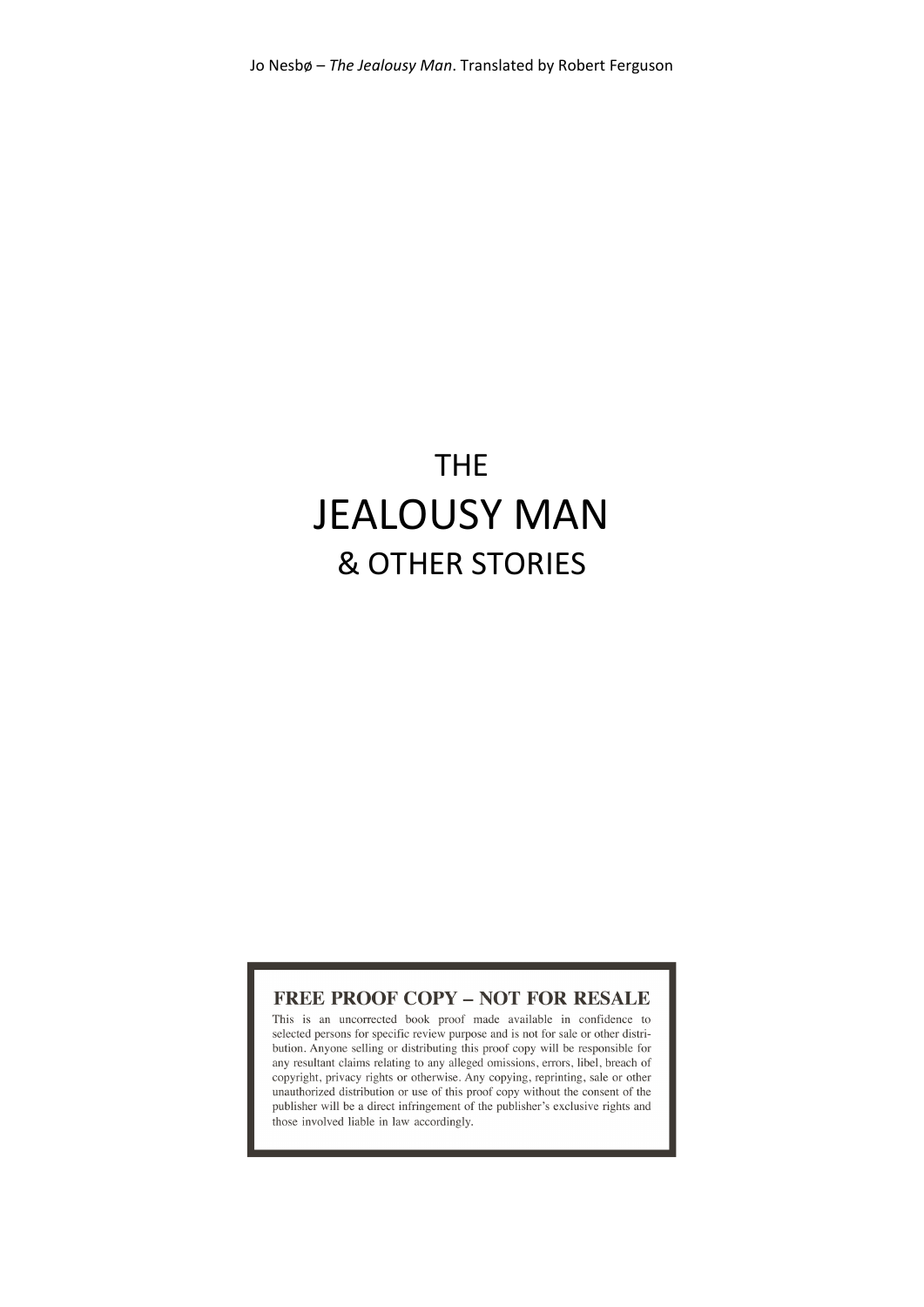Jo Nesbo

# THE JEALOUSY MAN & OTHER STORIES

Translated from the Norwegian by Robert Ferguson \_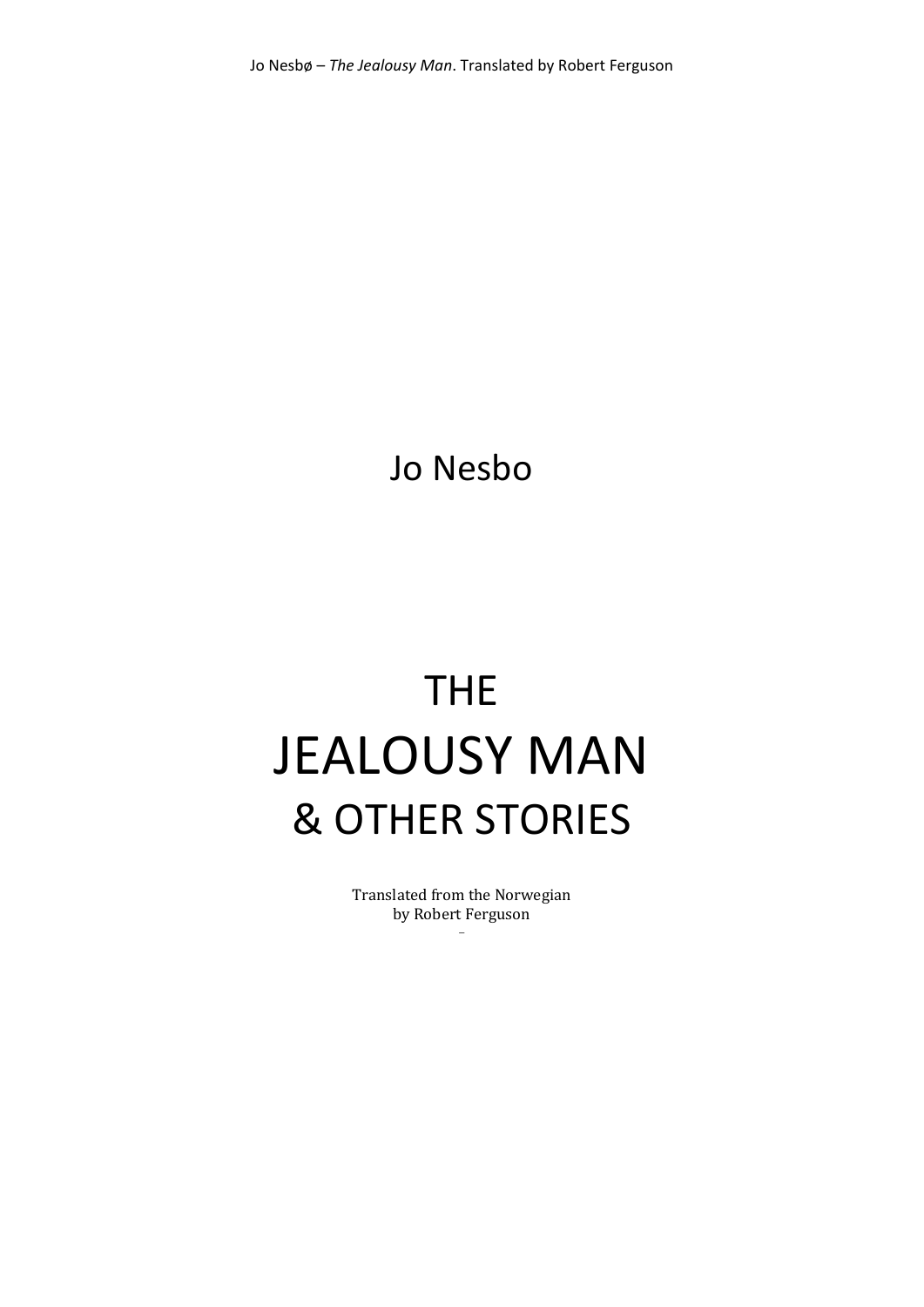# 1 3 5 7 9 10 8 6 4 2

### Harvill Secker, an imprint of Vintage

# Harvill Secker is part of the Penguin Random House group of companies whose addresses can be found at global.penguinrandomhouse.com

## Copyright © Jo Nesbo 2021 Published by agreement with Salomonsson Agency English translation copyright © Robert Ferguson 2021

Jo Nesbo has asserted his right to be identified as the author of this Work in accordance with the Copyright, Designs and Patents Act 1988.

This novel is a work of fiction. In some cases true life figures appear but their actions and conversations are entirely fictitious. All other characters, and all names of places and descriptions of events, are the products of the author's imagination and any resemblance to actual persons or places is entirely coincidental.

First published by Harvill Secker in 2021

First published in Norway by H. Aschehoug & Co (W. Nygaard), Oslo in 2021

A CIP catalogue record for this book is available from the British Library

penguin.co.uk/vintage

ISBN 9781787303126 (Hardback) ISBN 9781787303133 (Trade paperback)

Typeset in 11/16 pt Adobe Scala by Jouve UK, Milton Keynes Printed and bound in Great Britain by Clays Ltd, Elcograf S.p.A. The authorised representative in the EEA is Penguin Random House Ireland, Morrison Chambers, 32 Nassau Street, Dublin D02 YH68

Penguin Random House is committed to a sustainable future for our business, our readers and our planet. This book is made from Forest Stewardship Council® certified paper.

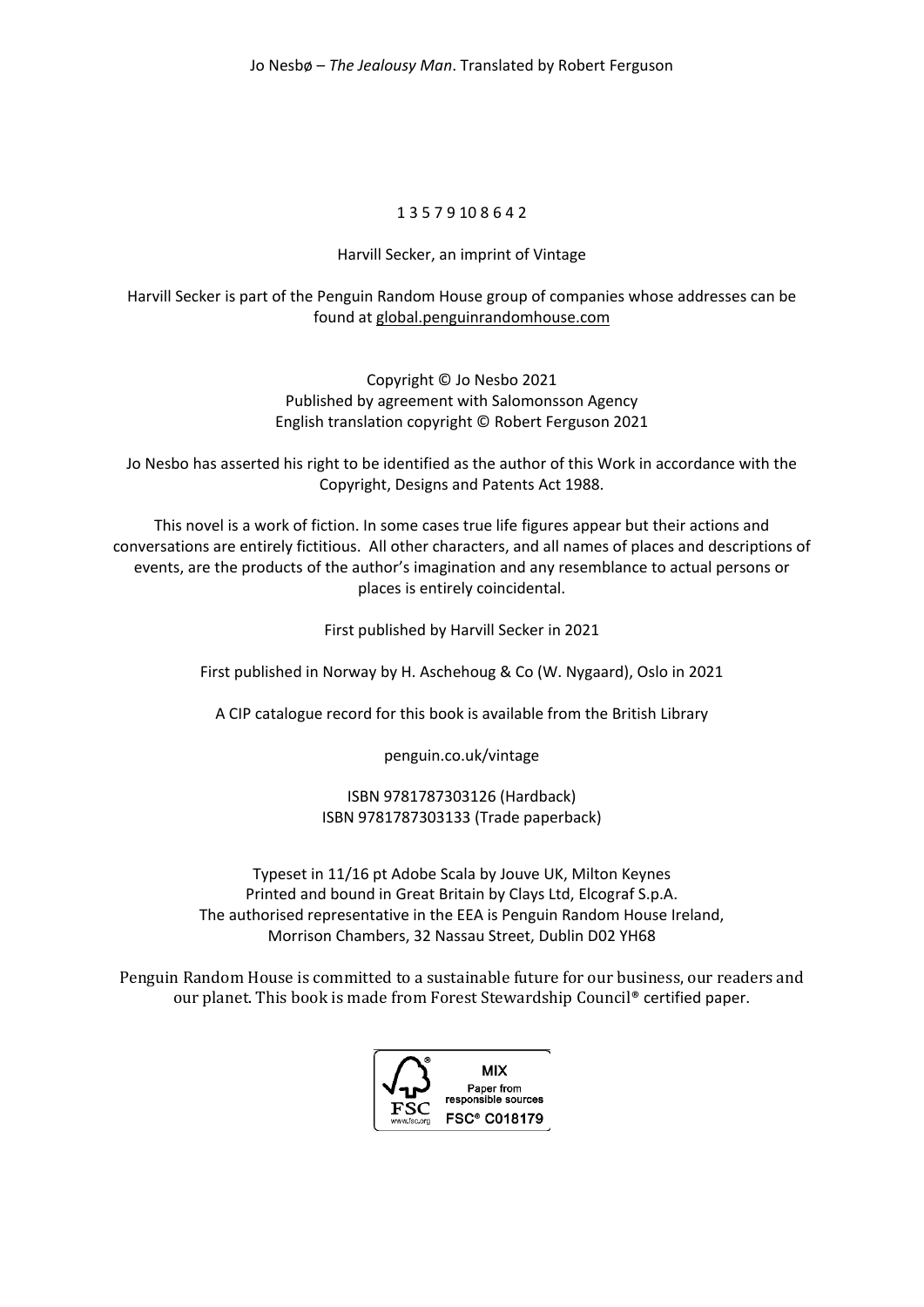# **THE JEALOUSY MAN**

I glanced out at the propeller on the wing of the forty-seater ATR-72 plane. Beneath us, bathed in sea and sunshine, lay a sandy-coloured island. No visible vegetation, only yellowish-white chalk. Kalymnos.

The captain warned us we might be in for a rough landing. I closed my eyes and leaned back in my seat. Ever since I was a child I have known I was going to die in a fall. Or to be more precise, that I was going to fall from the sky into the sea and drown there. I can even recall the day on which this certainty came to me.

My father was one of the assistant directors in the family firm of which his older brother, Uncle Hector, was head. We children loved Uncle Hector because he always brought presents when he came to see us, and let us ride in his car, the only Rolls-Royce cabriolet in all Athens. My father usually returned from work after I had gone to bed, but this particular evening he was early. He looked worn out, and after tea he had a long, long telephone conversation with my grandfather in his study. I could hear that he was very angry. When I went to bed he sat on the edge of it and I asked him to tell me a story. He thought about it for a bit, then he told the tale of Icarus and his father. They lived in Athens, but they were on the island of Crete when his father, a wealthy and celebrated craftsman, made a pair of wings from feathers and wax with which he was able to fly through the sky. People were mightily impressed by this, and the father and his whole family were everywhere regarded with great respect. When the father gave the wings to Icarus, he urged his son to do exactly as he had done, and follow exactly the same route, and everything would be all right. But Icarus wanted to fly to new places, and to fly even higher than his father. And once he was airborne, intoxicated at finding himself so high above the ground as well as by the onlookers, he forgot that it wasn't because of his supernatural ability to fly but because of the wings his father had given him. In his overweening self-confidence he flew higher than his father and came too close to the sun, and the sun melted the wax that held the wings in place. And with that Icarus fell into the sea. Where he drowned.

As I was growing up it always seemed to me that my father's lightly adapted version of the Icarus myth was intended as an early warning to his oldest son. Hector was childless, and it was presumed that I would succeed him when the time came. Not until I was grown up did I learn that at around that time the firm had almost gone bankrupt as a result of Hector's reckless gambling on the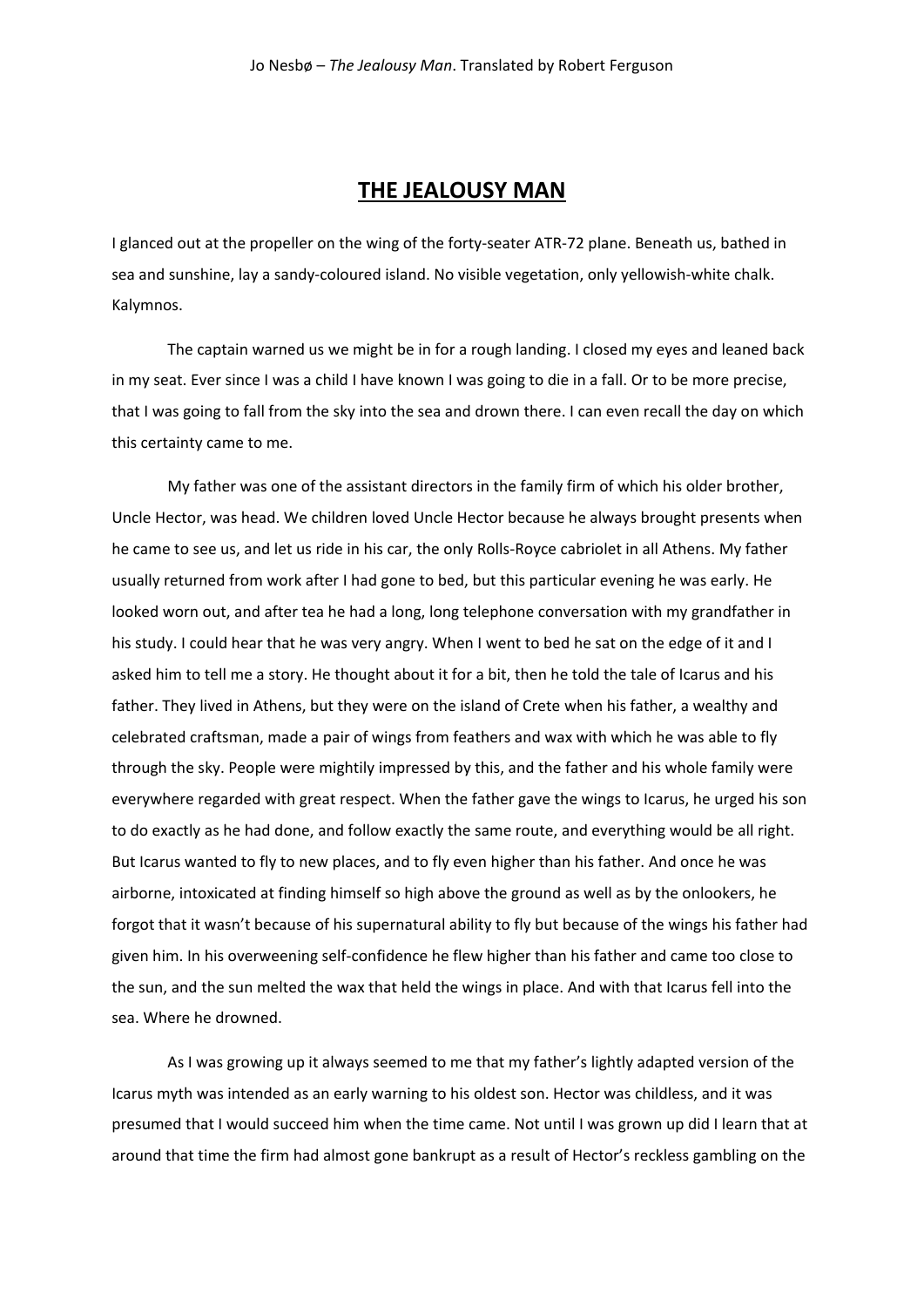price of gold, that my grandfather had fired him, but for the sake of appearances allowed him to keep his title and office. In practice it was my father who ran the firm thereafter. I never found out whether the bedtime story he told me that evening referred to me or to Uncle Hector, but it must have made a deep impression on me because ever since I have had nightmares that involve falling and drowning. Actually, on some nights the dream seems like something warm and pleasant, a sleep in which everything painful ceases to exist. Who says you can't dream of dying?

The plane shook and I heard gasps from the other passengers as we sank through so-called air pockets. For a moment or two I felt something like weightlessness. And that my hour had come. But it hadn't, of course.

#### [line #]

The Greek flag was blowing straight out from the flagpole by the little terminal building as we left the plane. As I passed the cockpit I heard the pilot say to the stewardess that the airport had just closed and that it was unlikely they would be able to return to Athens.

I followed the queue of passengers into the terminal building. A man wearing a blue police uniform stood with arms folded in front of the luggage belt and studied us. As I headed towards him he gave me a quizzical look and I nodded my confirmation.

'George Kostopoulos,' he said, holding out a large hand, the back of it covered with long black hairs. His grip was firm, but not exaggeratedly so, as is sometimes the case when provincial colleagues feel they're in competition with the capital.

'Thank you for coming at such short notice, Inspector Balli.'

'Call me Nikos,' I said.

'Sorry I didn't recognise you, but there aren't many pictures of you, and I thought you were . . . er, older.'

I had inherited – probably from my mother's side – the kind of looks that don't age particularly with the years. My hair was grey and the curls gone, and I had maintained a fighting weight of seventy-five kilos, though nowadays less of it was muscle.

'You don't think fifty-nine is old enough?'

'Well, goodness me yes, of course.' He spoke in a voice that I was guessing was a little deeper than his natural register and smiled wryly beneath a moustache of the type men in Athens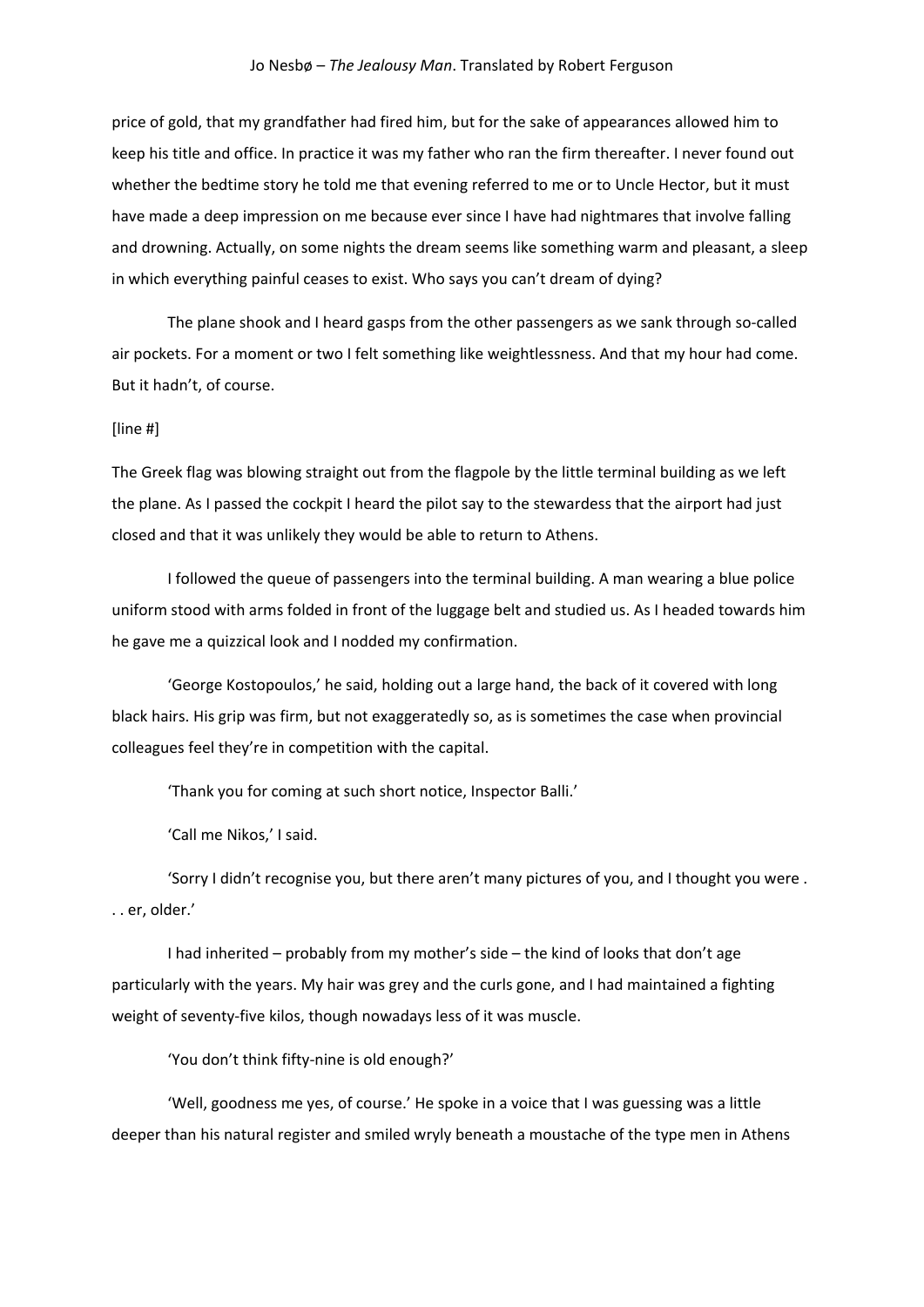had shaved off some twenty years earlier. But the eyes were mild, and I knew I wouldn't be getting any trouble from George Kostopoulus.

'It's just that I've been hearing about you ever since I was at the Police Academy, and that seems like a pretty long time ago to me. Any more baggage I can help you with?'

He glanced at the bag I was carrying. And yet I had the feeling he was asking about something more than what I was actually bringing with me in a physical sense. Not that I would have been able to answer him. I carry more with me on my travels than most men, but my baggage is the type that is carried alone.

'Only hand baggage,' I said.

'We've got Franz Schmid, the brother of the missing man, at the station in Pothia,' said George as we left the terminal building and crossed to a small, dust-coated Fiat with a stained windscreen. I guessed he had parked beneath some stone pines to keep out of the direct sunlight and instead got a dose of that sticky sap that in the end you have to scrap off with a knife. That's the way it is. You raise your guard to protect your face and you leave your heart exposed. And vice versa.

'I read the report on the plane,' I said, putting my bag on the back seat. 'Has he said anything else?'

'No, he's sticking to his story. His brother Julian left their room at six in the morning and never returned.'

'It said Julian went for a swim?'

'That's what Franz says.'

'But you don't believe him?'

'No.'

'Surely drownings can't be all that unusual on a holiday island like Kalymnos?'

'No. And I would have believed Franz if it hadn't been for the fact that he and Julian had a fight the previous evening, in the presence of witnesses.'

'Yes, I noticed that.'

We turned down a narrow, pitted track with bare olive trees and small white stone houses on both sides of what must have been the main road.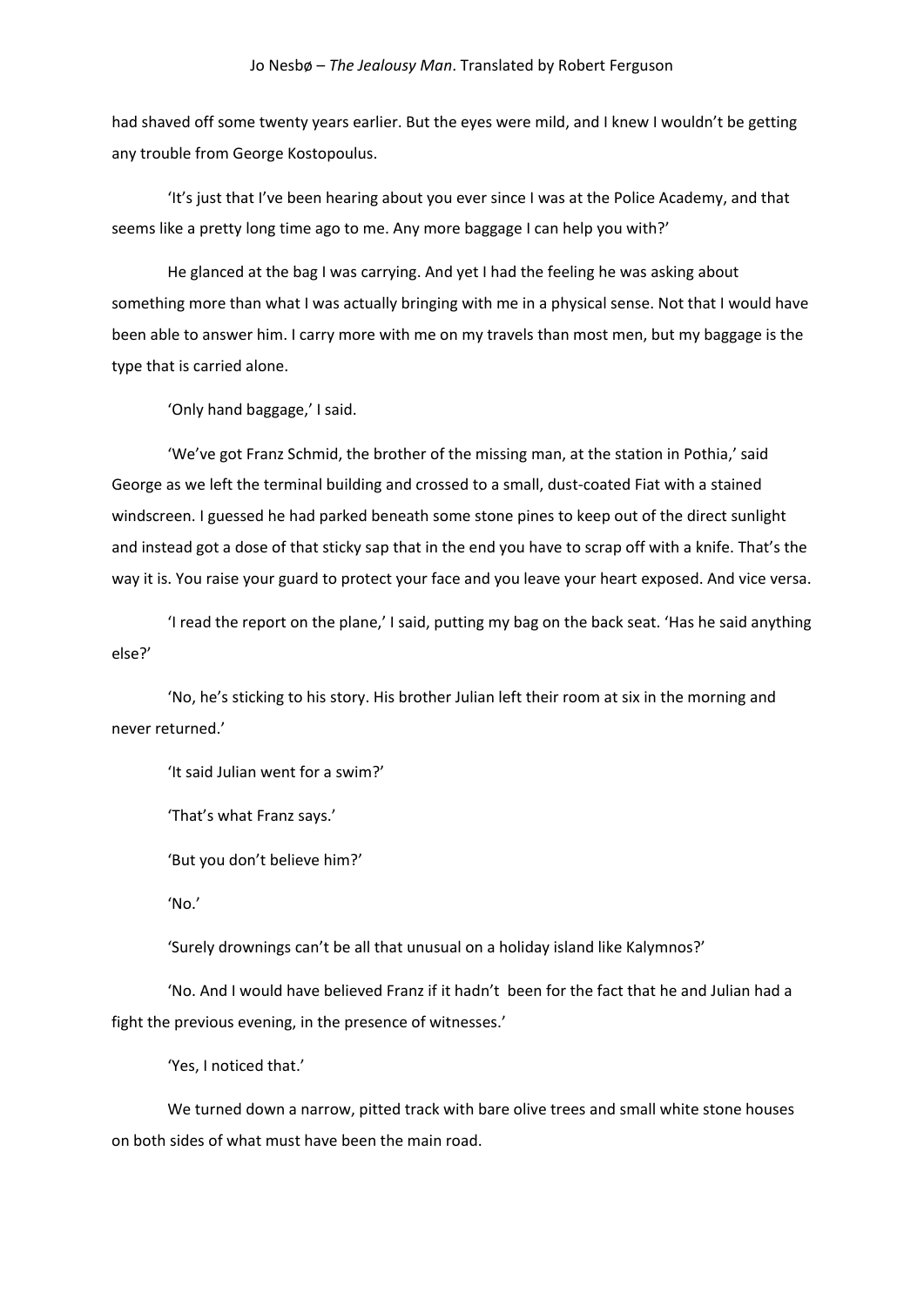'They just closed the airport,' I said. 'I suppose that's because of the wind.'

'It happens all the time,' said George. 'That's the trouble with having the airport on the highest point of an island.'

I could see what he meant. As soon as we got between the mountains the flags hung limply down from the flagpoles.

'Fortunately my evening flight leaves from Kos,' I said. The secretary in the Homicide Department had checked the travel itinerary before my boss had given me permission to make the trip. Even though we give priority to the very few cases involving foreign tourists, a condition of the permission was that I was to spend only one working day on it. Usually I was given free rein, but even the legendary Detective Inspector Balli was subject to budget cuts. And as my boss put it: this was a case with no body, no media interest and not even reasonable grounds to suspect a murder.

There were no return flights from Kalymnos in the evening, but there was one from the international airport on the island of Kos, a forty-minute ferry ride from Kalymnos, so he had grunted his assent, reminding me as he did so of the cutback on travel expenses and that I should avoid the overpriced tourist restaurants unless I wanted to pay out of my own pocket.

'I'm afraid the boats to Kos won't be going either in this weather,' said George.

'This weather? The sun is shining and there's hardly a breath of wind, except up there.'

'I know it seems unlikely from here, but there's a stretch of open sea before you reach Kos and there have been a number of accidents in sunny weather just like this. We'll book a hotel room for you. Maybe the wind will have eased off by tomorrow.'

For him to say the wind would 'maybe' ease off instead of the more typically overoptimistic 'bound to have eased off' suggested to me that the weather forecast didn't favour either me or my boss. I thought disconsolately of the inadequate contents of my bag, and a little less disconsolately of my boss. Perhaps I might be able to get a little well-earned rest out here. I'm the type who has to be forced to take a holiday, even when I know I need one. Maybe being both childless and wifeless is what makes me so bad at holidays. They feel like a waste of time and serve only to reinforce what is an admittedly voluntary loneliness.

'What's that?' I asked, pointing towards the other side of the car. Surrounded on all sides by steep inclines lay what looked like a village. But there were no signs of life. It looked like a model someone had carved from grey rock, a gathering of small houses like Lego blocks, with a wall enclosing the whole, all of it in the same monotonous grey.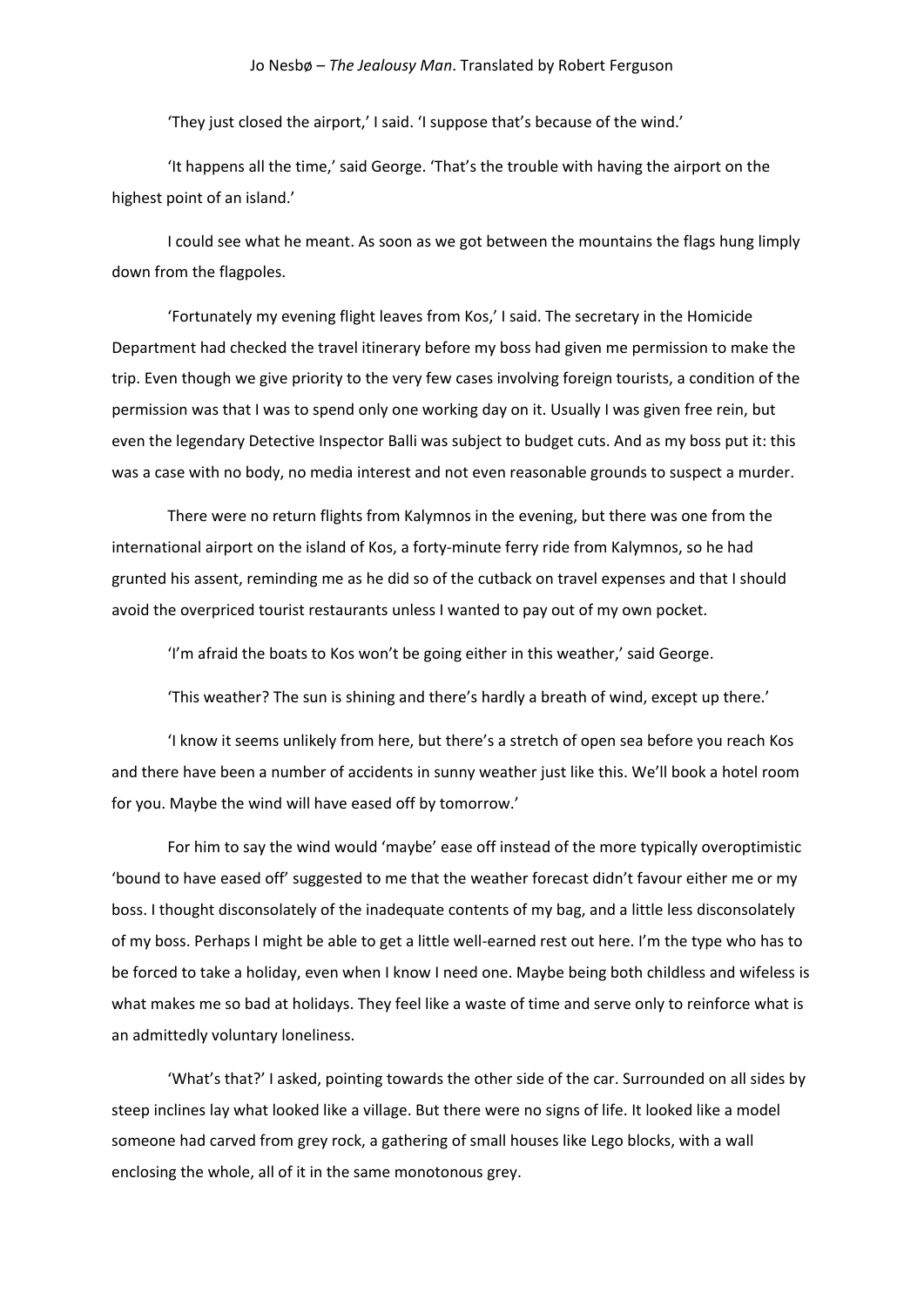'That's Palechora,' said George. 'Twelfth century. Byzantine. If the inhabitants of Kalymnos spotted hostile ships approaching they would flee up there and barricade themselves. People hid up there when the Italians invaded in 1912 and when the Allies bombed Kalymnos, when it was used as a German base during the Second World War.'

'Obviously a must-see,' I said, without adding that neither the houses nor the fortifications looked especially Byzantine.

'Hm,' said George. 'Or actually no. It looks better from a distance. The last time it was repaired was by the Knights Hospitaller in the sixteenth century. It's overgrown, there's rubbish, goats, even the chapels are used as latrines. You could get up there if you could manage the stone steps, but there was a landslide and now the climb is even more strenuous. But if you're really interested I could get a guide for you. I can promise you you'll have the entire stone village all to yourself.'

I shook my head. But I was, of course, tempted. I always find myself tempted by what rejects me, shuts me out. Unreliable narrators. Women. Logical problems. Human conduct. Murder cases. All the things I don't understand. I am a man of limited intellect but limitless curiosity. It is, unfortunately, a frustrating combination.

Pothia turned out to be a lively labyrinth of houses, narrow one-way streets and alleys. Even though November was approaching, and the tourist season had ended some time ago, the streets were crowded with people.

We parked outside a two-storey house in the harbour area where fishing boats and yachts that were not too extravagantly luxurious lay alongside one another. A small car ferry and a speedboat with seating for passengers underneath and up the top were tethered to the quayside. Further along the quay stood a group of people, obviously foreign tourists, discussing something with a man in some kind of naval uniform. Some of the tourists had rucksacks with coils of rope sticking out from each side of the top flap. Several of those I had travelled on the plane with had been similarly equipped. Climbers. Over the last fifteen years, Kalymnos had changed from being a sun-and-surf island to a destination for sports climbers from all over Europe; but that happened after I had hung up my climbing boots. The man in the seagoing uniform spread his arms wide as though to protest that there was nothing he could do about it, pointing to the sea. There were white crests here and there but, as I far as I could see, the waves weren't dangerously high.

'As I said, the problems arise further out, you can't see from here,' said George, who had obviously read the look on my face.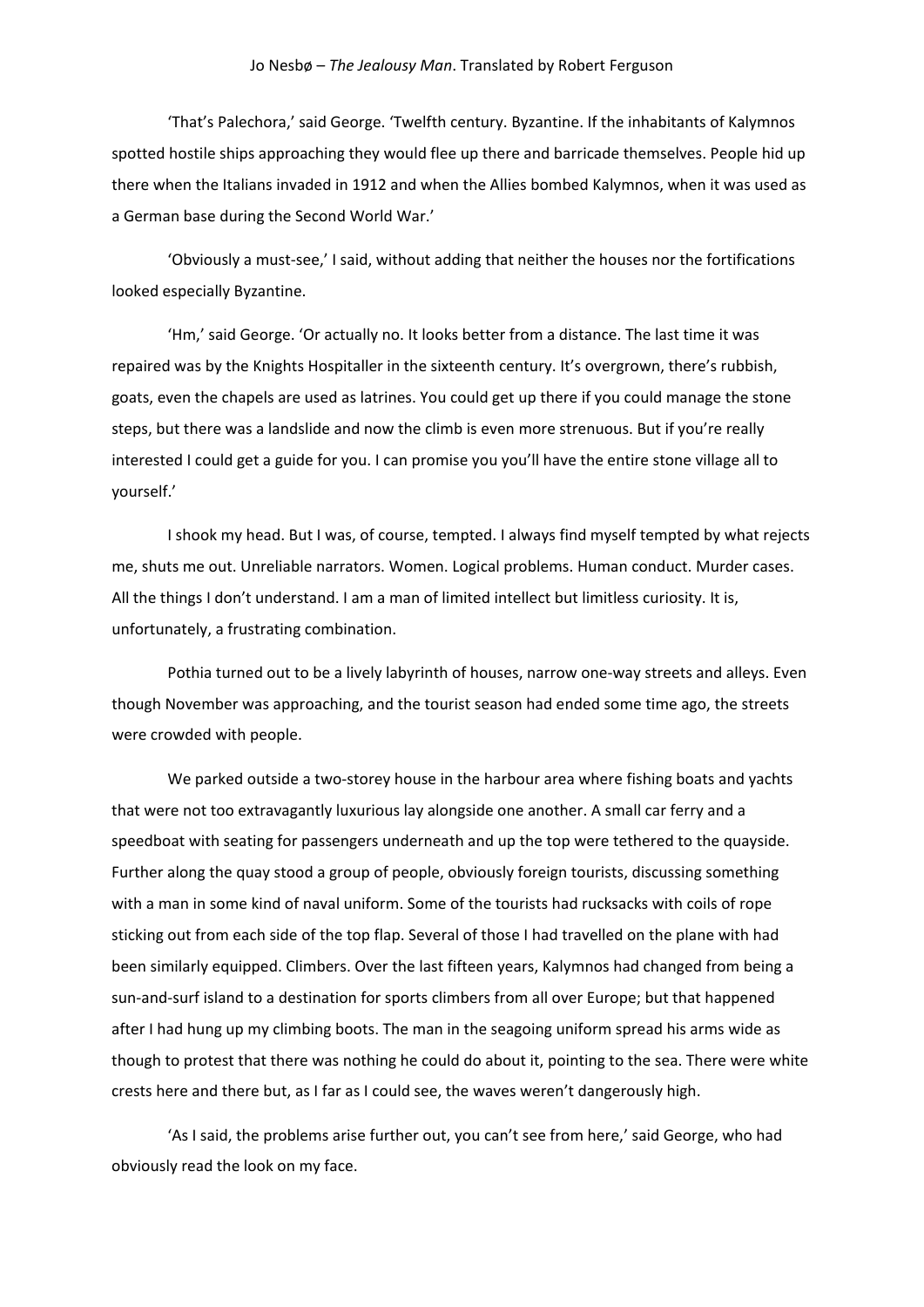'That's often the case,' I said with a sigh, and tried to come to terms with the fact that, for the time being at least, I was trapped on this little island which, for some reason or other, seemed even smaller now than it did from the air.

George entered the police station ahead of me, passed a counter, and I nodded greetings left and right as we made out way through a cramped and overcrowded open-plan office where not only the furniture seemed outdated but also the bulky computer screens, the coffee machine and the oversized photocopier.

'George!' called a woman from behind a partition. 'A journalist from *Kathimerini* rang. They want to know if it's true that we've arrested the brother of the missing man. I told them I would ask you to ring them.'

'Call them yourself, Christine. Say there have been no arrests in the case and that at this moment in time we have no comment.'

I understood, of course. George wanted to work in peace and to keep hysterical journalists and other distracting elements at bay. Or did he perhaps just want to show me, the guy from the big city, that out here in the provinces they were professionals too? Best for our working relationship if that was the case, so I wouldn't have to use my experience to explain to him that pedantic points of detail were, as a rule, a bad strategy to adopt when dealing with the press. And of course, since Franz Schmid voluntarily made himself available for questioning, he was not technically under arrest – indeed, had not even been apprehended. But once it emerged – and here there was no 'if'' about it – that Franz was being held behind closed doors at the station for hours and the police gave the impression of wanting to keep quiet about it, it would give rise to the type of speculations that were meat and drink to journalists. In that case, better to give a more open and friendly reply, something to the effect that the police were, of course, talking to anyone who could give them a better picture of what might have happened, and that included the missing man's brother.

'Cup of coffee and something to eat?' asked George.

'Thanks, but I'd rather get going straight away.'

George nodded and stopped in front of a door. 'Franz Schmid's in there,' he whispered.

'OK,' I said, lowering my voice but not whispering. 'Has the word "lawyer" been mentioned yet?'

George shook his head. 'We asked if he wanted to call the embassy or the German consul on Kos, but, as he put it, "What can they do to help find my brother?"'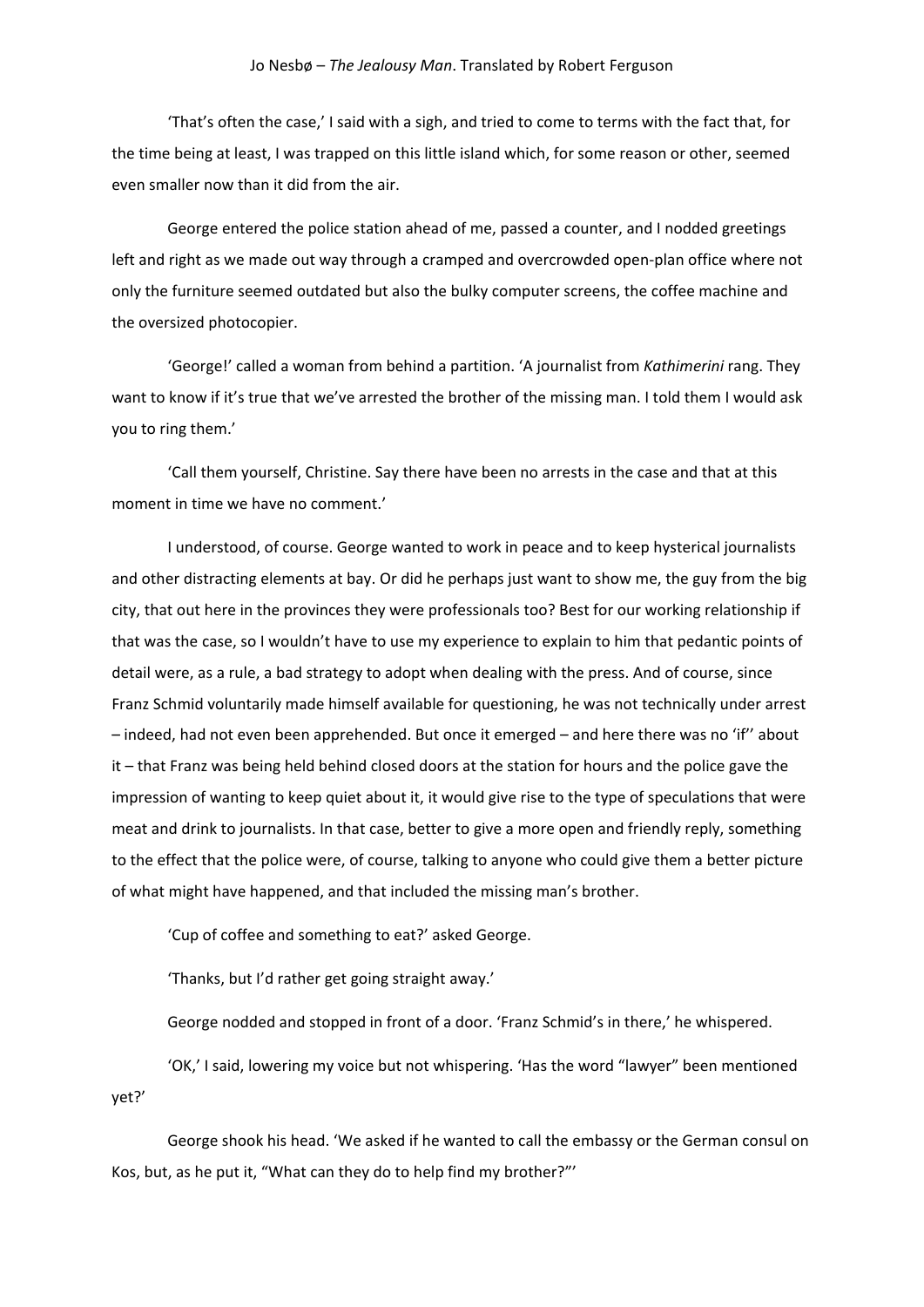'Does that mean you haven't confronted him with your suspicions?'

'I asked him about the fight, but that's all. But he probably realises that we've asked him to wait here until you come for a reason.'

'And who did you say I was?'

'A specialist from Athens.'

'Specialist in what? Finding missing persons? Or finding killers?'

'I didn't specify, and he didn't ask.'

I nodded. George remained standing there for a couple of seconds before it dawned on him that I wasn't going to enter until he had left.

The room I stepped into was about three metres by three. The only light came from two narrow windows high up on a wall. The person in the room was sitting at a small, square table on which stood a jug of water and a glass. There was a tall man man seated at it. Both forearms were resting on the blue-painted wooden tabletop, his elbows making ninety-degree angles. How tall? Maybe one ninety? He was slender, with a face aged beyond what his twenty-eight years might suggest, one that conveyed the spontaneous impression of a sensitive nature. Or maybe it was rather the fact that he seemed calm and content just to sit there, bolt upright, as though his head were so full of thoughts and feelings that he had no need of external stimuli. On his head he wore a cap with horizontal stripes in Rasta colours, with a discreet little skull on the rim. Dark curls protruded from beneath the cap, such as I once had. The eyes were so deep-set I couldn't immediately fathom them. And at the same moment it dawned on me that there was something familiar here. It took a second for my brain to dig it up. The cover of a record Monique had at her room in Oxford. Townes van Zandt. He's seated at a similar table, posed in almost the same way, and with a similarly expressionless face that still managed to seem sensitive, so naked and unprotected.

'*Kalimera*,' I said.

'*Kalimera*,' he replied.

'Not bad, Mr . . .' I glanced at the folder I had removed from my bag and placed in front of me on the table. 'Franz Schmid. Does that mean you speak Greek?' I asked in my very British English, and he gave the expected reply.

'Unfortunately no.'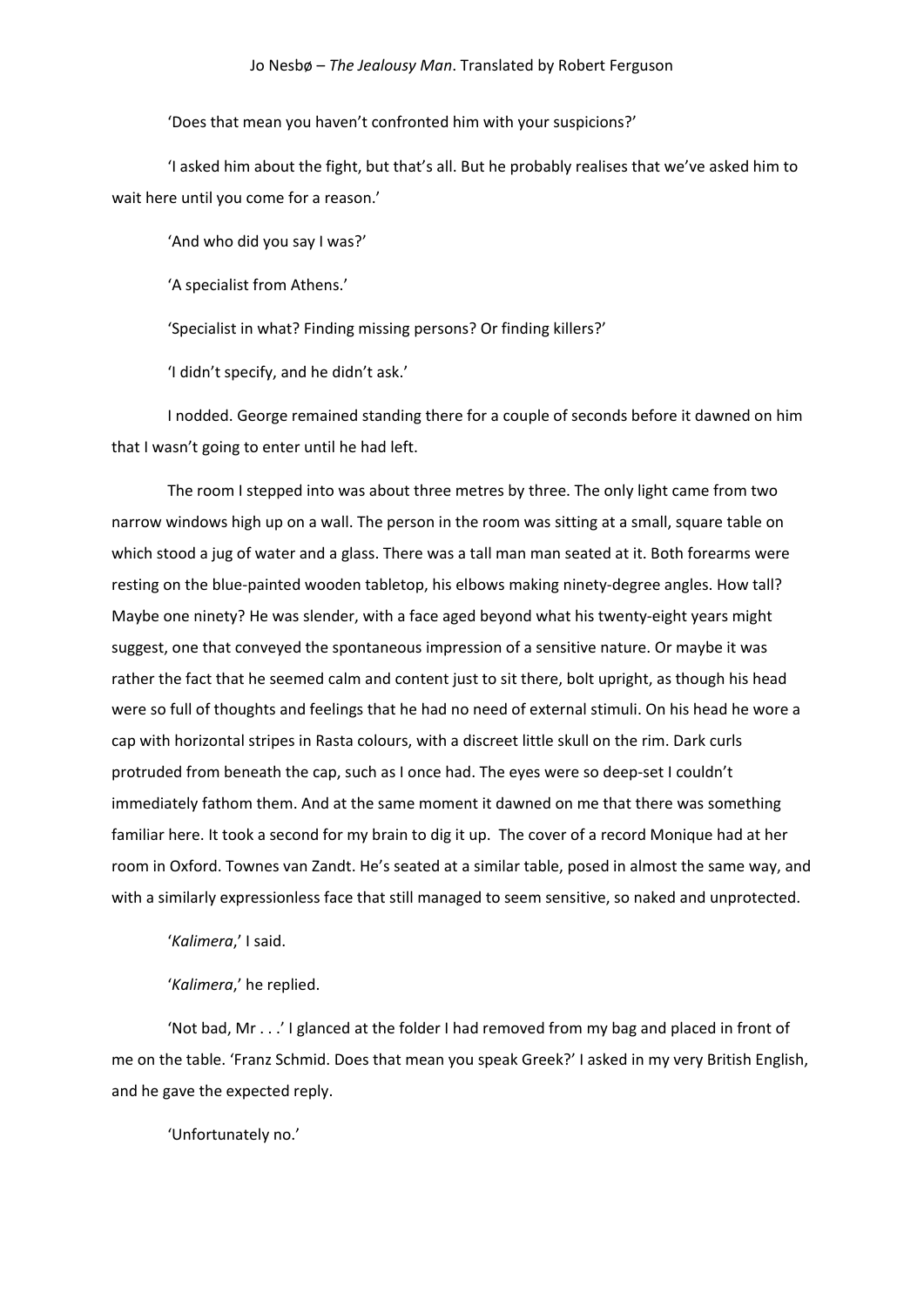I hoped that with my question I had established our starting point. That I was *tabula rasa*, I knew nothing about him, I had no reason to have any preconceived notions about him and that he could – if he so wished – change his story for this new listener.

'My name is Nikos Balli, I am an inspector from the Homicide Department in Athens. I am here hopefully to remove any suspicion that your brother has been the victim of criminal activity.'

'Is that what you think has happened?' The question was posed in a neutral and straightforward way. He struck me at once as a practical man who simply wanted to acquaint himself with the facts. Or wished to give that impression.

'I have no idea what the local police think, I can only speak for myself, and at this moment in time I don't believe anything. What I do know is that murders are rare occurrences. But any murder is so harmful to Greece as a holiday destination that when one does occur, it is our duty to show the rest of the world that this is something we take very seriously indeed. As in the case of plane crashes, we have to find the cause and solve the mystery, because we know that whole airlines have gone bankrupt over a single unexplained crash. I'm saying that to explain why I might be asking you about details which might seem irritatingly irrelevant, especially to someone who has recently lost his brother. And that it might sound as though I am convinced that you or others are responsible for killing him. But be aware that, as a homicide investigator, it is my task to test out the hypothesis that a murder may have been committed, and that it will be a mark of my success if I am able to dispense with any such hypothesis. And that, regardless of the outcome, we might be a step closer to finding your brother. All right?'

Franz Schmid gave a small smile that didn't quite reach to his eyes. 'Sounds like my grandfather.'

#### 'Sorry?'

'Scientific approach. Programming of the object. He was one of the German scientists who fled Hitler and helped the USA develop the atom bomb. We . . .' He stopped and wiped his hand across his face. 'I'm sorry, I'm wasting your time, Inspector. Fire away.'

Franz Schmid's gaze met mine. He seemed tired, but alert. I couldn't tell just how far he had seen through me, but it was a keen gaze that – as far as I could judge – signalled intelligence. When he said 'programming of the object' he was clearly referring to the fact that I had formulated his motivation for helping me; that it might help us to find his brother. It was standard manipulation, no more than expected. But I suspected that Franz Schmid had also spotted the more obscure manipulation involved, part of the interrogator's method of getting the person being interrogated to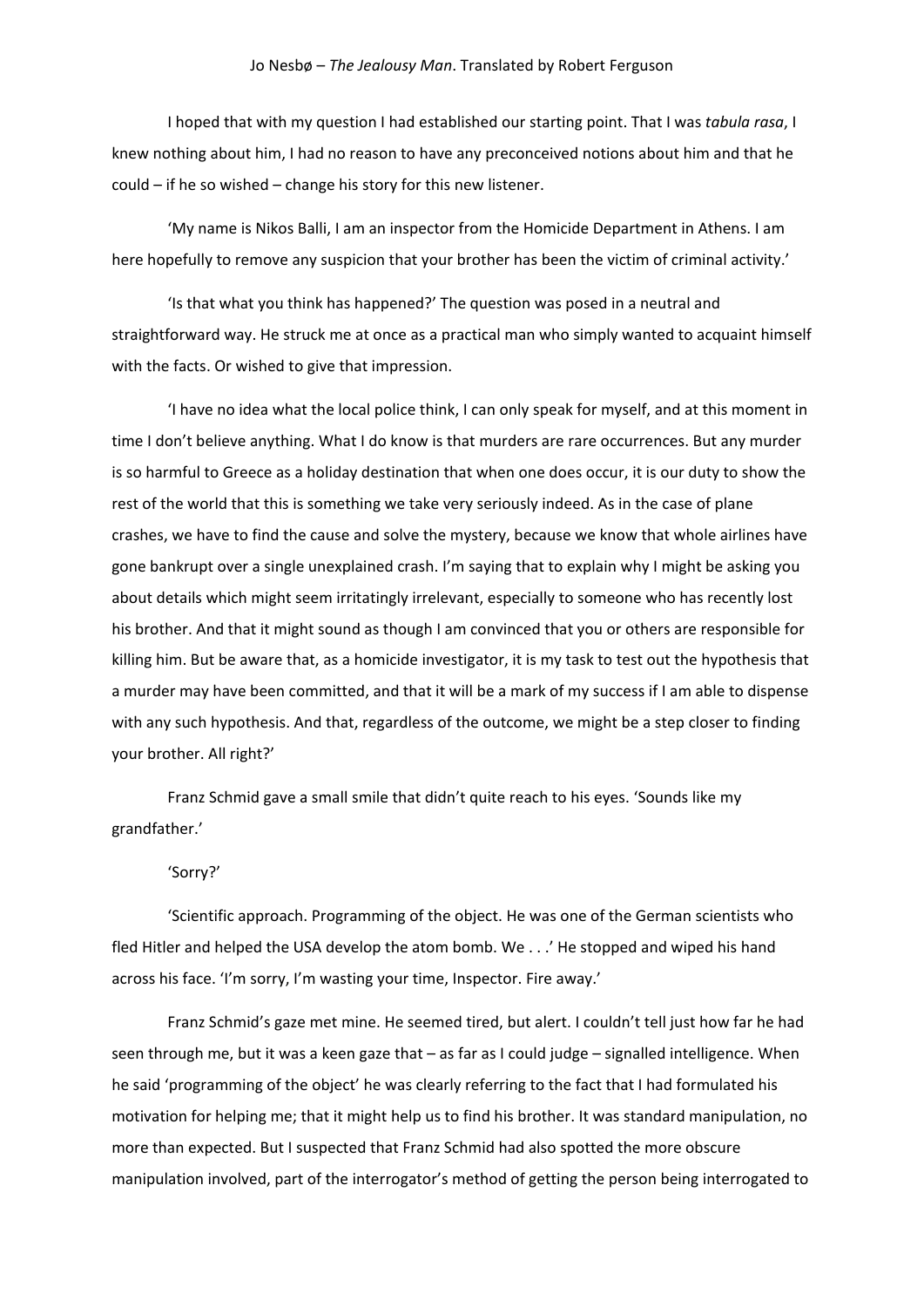lower their guard. The reason I almost apologised in advance for the aggressive tone of the interrogation that was about to follow and laid the blame on the economic cynicism of the Greek authorities. It was to make me appear to be the decent, honest cop. Someone in whom Franz Schmid could safely confide.

'Let's begin with yesterday morning, when your brother disappeared.'

As I listened to Franz Schmid's story I observed his body language. He seemed patient, didn't lean forward and talk rapidly and loudly, the way people do when they unconsciously feel that their explanation is the key to the solution of a case they would like to see solved, or to prove their own innocence. But the opposite wasn't the case either. He didn't tiptoe around as though he were navigating a minefield, didn't hesitate. His explanation came in a calm, steady stream. Maybe it was because he had been able to rehearse it in conversation with others. In any case that didn't tell me much; the performance of the guilty is often more precise and convincing than that of the innocent. The reason might be that the guilty come well prepared and have a story ready, whereas the innocent tell the story as it comes to them then and there. So even though I observed and analysed, body language was a secondary issue for me. Stories are my field, my speciality.

Even though I concentrated on his story, my brain also drew conclusions based on other observations. Such as that Franz Schmid, in spite of being clean-shaven, seemed to be a certain type of hipster, the type that wears a cap and a thick flannel shirt indoors even when it's hot. A jacket hung on the hook behind him, and to judge by the size it was his. The sleeves of the flannel shirt were rolled up and the bare forearms seemed disproportionately muscular when compared to the rest of his body. As he spoke he now and then scrutinised his fingertips and carefully squeezed the joints of his fingers, which seemed thicker than average. The watch on his left wrist was a Tissot Ttouch which I knew had a barometer and an altimeter. In other words, Franz Schmid was a climber.

According to the case notes both Franz and Julian Schmid were American citizens, resident in San Francisco, unmarried, with Franz working as a programmer for an IT firm and Julian in marketing for a well-known producer of climbing equipment. As I listened to him I thought how his American English had taken over the world. How my fourteen-year-old niece sounded like something out of an American teens' film when she talked to her foreign friends at the International School in Athens.

Franz Schmid told me he had woken at six in the morning in the room he and his brother Julian had rented in a house right by the beach in Massouri, a town about a fifteen-minute drive from Pothia. Julian was already up and about to go out, that was what had woken Franz. As usual, Julian intended to swim the eight hundred metres to the neighbouring island of Telendos, something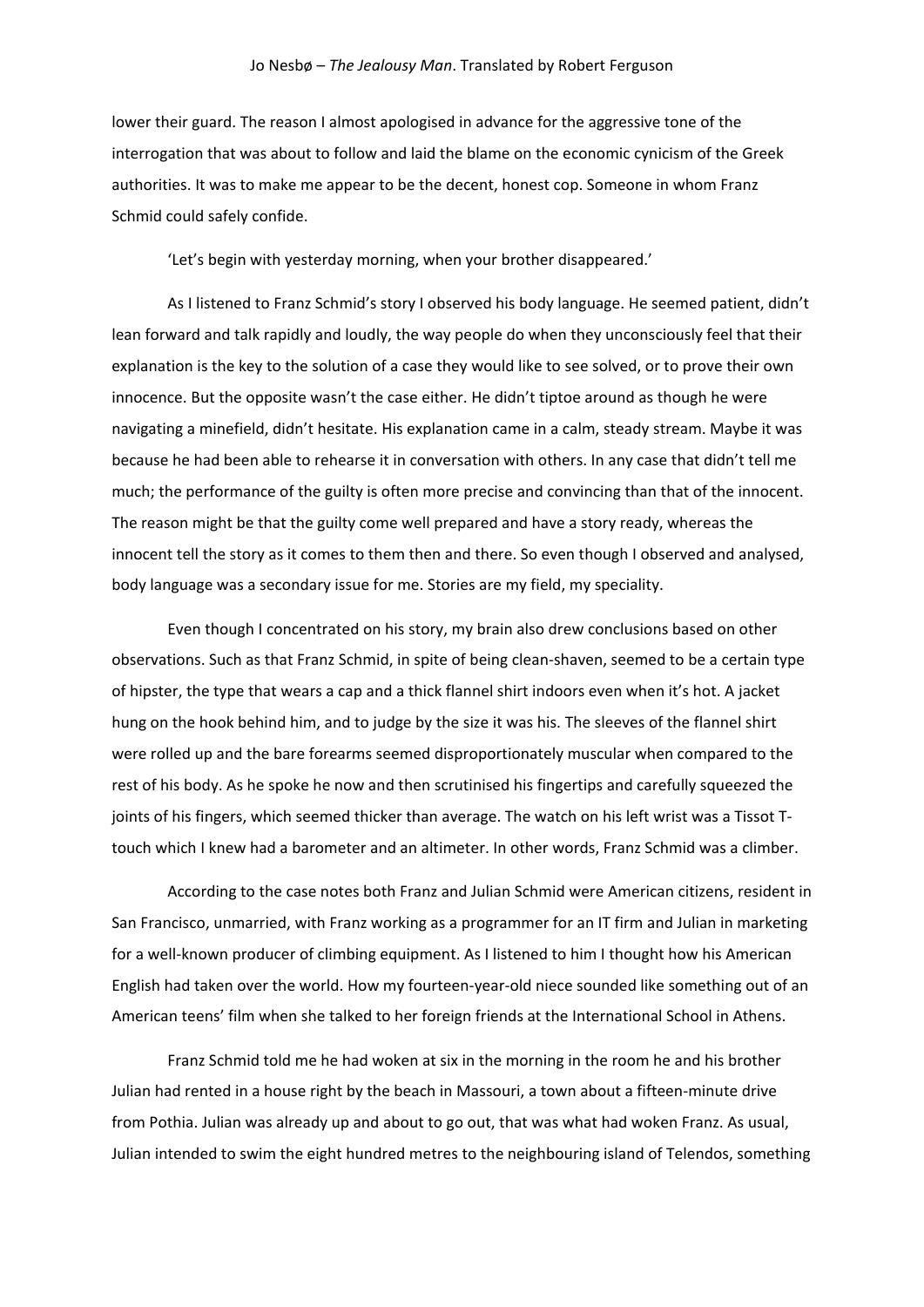he did every morning, there and back. The reason he did this so early was, in the first place, because it gave the brothers enough time to climb the best rock faces before the sun hit them from midday onwards. Secondly, Julian liked to swim naked, and it didn't begin to get light until around six thirty. Thirdly, Julian felt that the dangerous undercurrents in the sound were less strong before sunrise and before the wind got up. Usually Julian would be back and ready for breakfast by seven, but on this particular day he simply never showed up again.

Franz made his way down the steps to the small, crumbling stone jetty that lay in a little bay directly below the house. The large towel his brother usually took with him lay at the end of the jetty, a stone on top of it to stop it blowing away. Franz felt it with his hand. It was dry. He scanned the water, called to a fishing boat that was chugging up the sound, but no one on board seems to have heard him. Then he ran back up to the house and got the landlord to ring the police in Pothia.

First on the scene were the mountain rescue team, a group of men in orange shirts who, mixing professional seriousness with a friendly, bantering tone, at once got two boats out on the water and commenced the search. Next came the divers. And finally the police. The police got Franz to check that none of Julian's clothes were missing and satisfied themselves that Julian could not have gone to his room unseen by Franz – who was eating breakfast in the basement – dressed, and left the house.

After scouring the beach on the Kalymnos side, Franz and some of his climbing friends rented a boat and crossed over to Telendos. The police searched from the boat along the shoreline, where the waves broke against jagged rocks, while Franz and his friends visited the houses scattered across the mountainside, asking if anyone had seen a naked swimmer come ashore.

After returning from the failed search Franz spent the rest of the evening calling family and friends to explain the situation. He was contacted on the phone by journalists, some of them German, and spoke briefly to them about what had happened. That they were still hopeful, and so on. He hardly slept that night and at daybreak the police telephoned and asked if he could come to the station to assist them. Naturally he had done so and that was now – Franz Schmid looked at his Tissot watch – eight and a half hours ago.

'The fight,' I said. 'Tell me about the fighting the night before.'

Franz shook his head. 'It was just a stupid quarrel. We were in a bar at the Hemisphere and playing billiards. We were all a bit drunk. Julian started shooting his mouth off, I had a go back at him, and next thing I know I've thrown a billiard ball at him and hit him on the head. Down he went,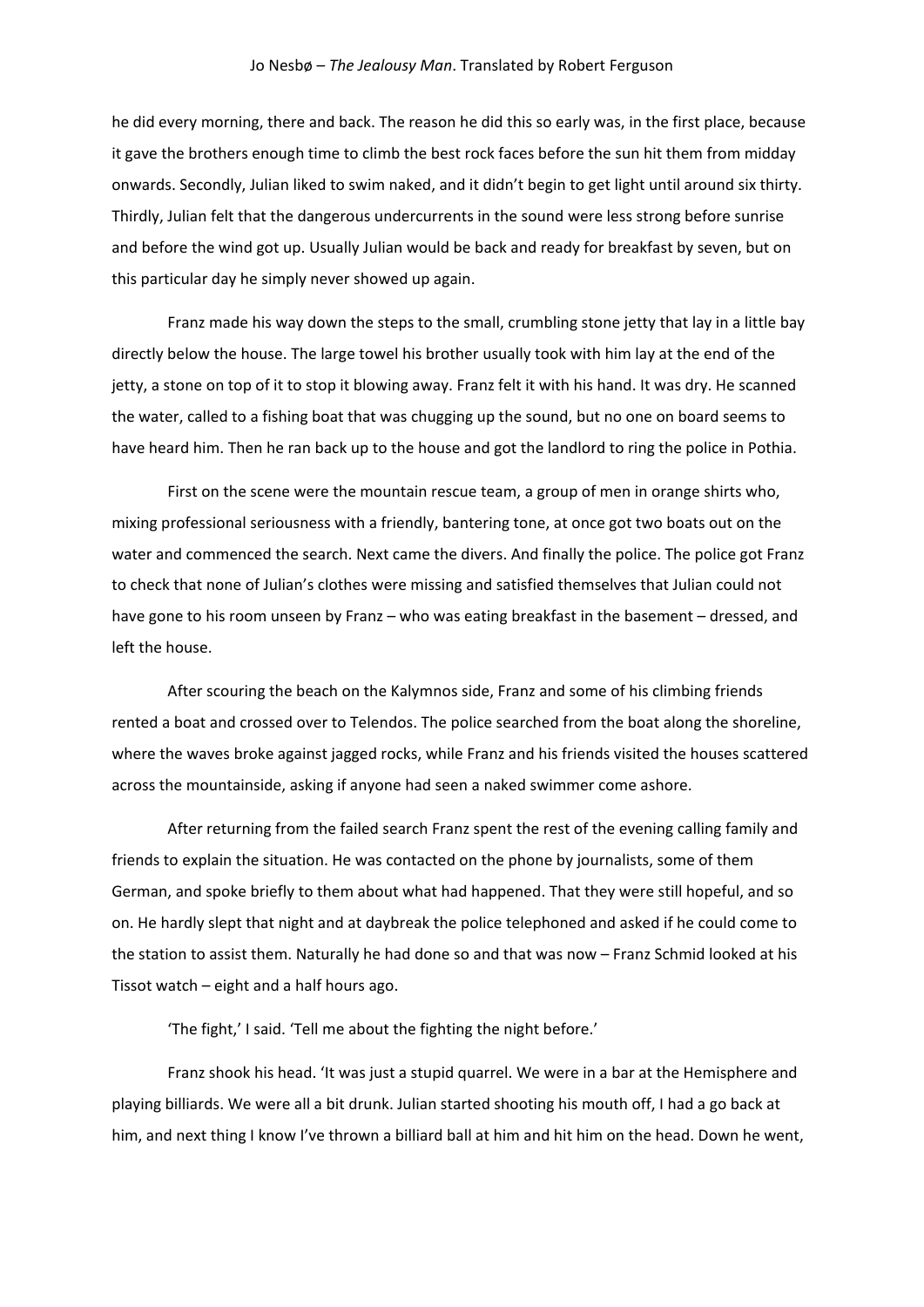and when he came to he was nauseous and throwing up. I thought concussion, so I got him in the car to drive him to the hospital in Pothia.

'Do you often fight?'

'When we were kids yeah. Now, no.' He rubbed the stubble on his chin. 'But we don't always take our drink that well.'

'I see. Well, that was brotherly of you to take him to the hospital.'

Franz snorted briefly. 'Sheer egoism. I wanted to get him checked so we would know if we could go ahead with the long multi-pitch we planned to climb the next day.'

'So you drove to the hospital.'

'Yes. Or actually, no.'

'No?'

'We were some distance out of Massouri, and Julian insisted he was feeling better and that we should turn round. I said it would do no harm to check, but he said that in Pothia we risked being stopped by the police and they'd suspect me of driving under the influence, I'd end up in a cell and he wouldn't have anyone to climb with. It was hard to argue against that, so we turned round and drove back to our place in Massouri.'

'Did anyone see you come back?'

Franz carried on scratching his jaw. 'Someone's bound to have. It was late at night, but we parked on the main road, where all the restaurants are, and there are always people there.'

'Good. Did you meet anyone you think can help us so we can get independent confirmation of this?'

Franz took his hand away from his chin. I don't know whether it was because he realised the rubbing might be interpreted as nerves or because it simply wasn't itching any more. 'We didn't meet anyone we know, I don't think. And when I think about it, it was actually fairly quiet. The bar at the Hemisphere was possibly still open, but all the restaurants were probably closed for the evening. Now in the autumn it's mostly climbers in Massouri, and climbers go to bed early.'

'So no one saw you.'

Franz sat up straight in his chair. 'I'm sure you know what you're doing, Inspector, but can you tell me what this has to do with my brother's disappearance?' His voice was still calm and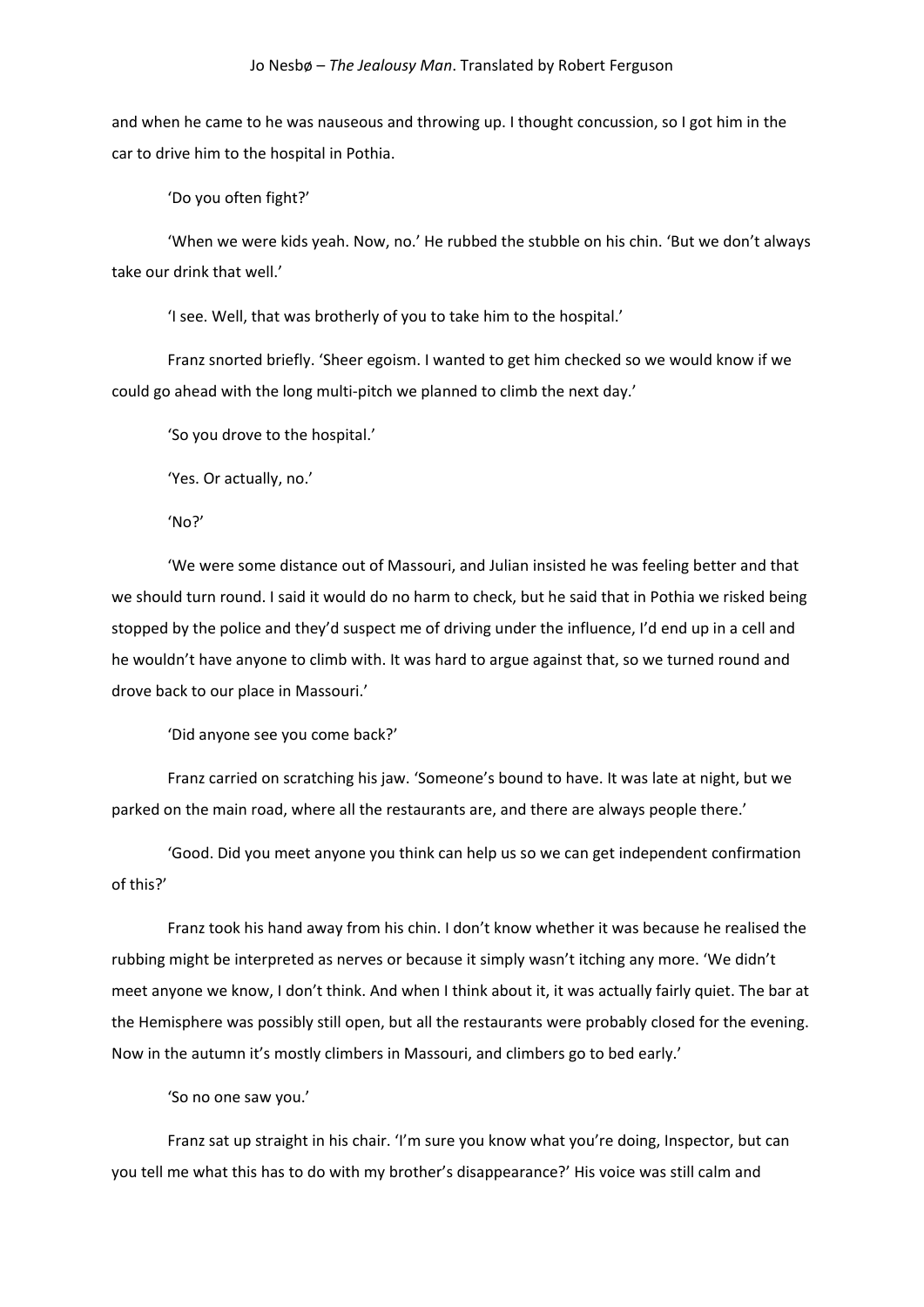controlled, but for the first time I saw something that might have been tension in the look on his face.

'Yes I can,' I said. 'But I'm pretty sure you can work it out for yourself.' I nodded towards the folder on the table in front of me. 'It says in there that the landlord says he was woken by the sound of one or several loud voices coming from your room, and that he heard chairs being dragged about. Were you still quarrelling?'

I saw a slight twitch pass across Franz Schmid's face. Was it because I reminded him that the last words that had passed between the brothers had been hard?

'As I told you, we weren't exactly sober,' he said quietly. 'But we were friends by the time we fell asleep.'

'What were you quarrelling about?'

'Just some nonsense.'

'Tell me.'

He took hold of the glass of water in front of him as though it were a lifebelt. Drank. A postponement that gave him time to work out how much he should tell me, and what he should leave out. I folded my arms and waited. I knew of course what he was thinking, but he seemed sharp enough to know that if I didn't get the information from him then I would get it from witnesses to the quarrel. What he didn't know was that George Kostopoulos already had this from the one of the witnesses. That this was what caused George to ring the Homicide Department in Athens. And why it had ended up on my desk. The Jealousy Man's desk.

'A dame,' said Franz.

I tried to work out the significance – if any – the use of this word had for him. In British English dame was an honorary form of address, an aristocratic title. But in America, dame was Chandleresque slang, as in a chick, a broad, a bird, not exactly derogatory, but then not a hundred per cent respectful either. Meaning someone a guy could have, or someone he better watch out for. But in Franz's native language dame had an entirely neutral ring, like the way I interpret it in Heinrich Böll's *Gruppenbild mit Dame*.

'Whose dame?' I asked to get to the heart of the thing as quickly as possible.

Again that slight smile, a flicker and then gone. 'That's exactly what the discussion was about.'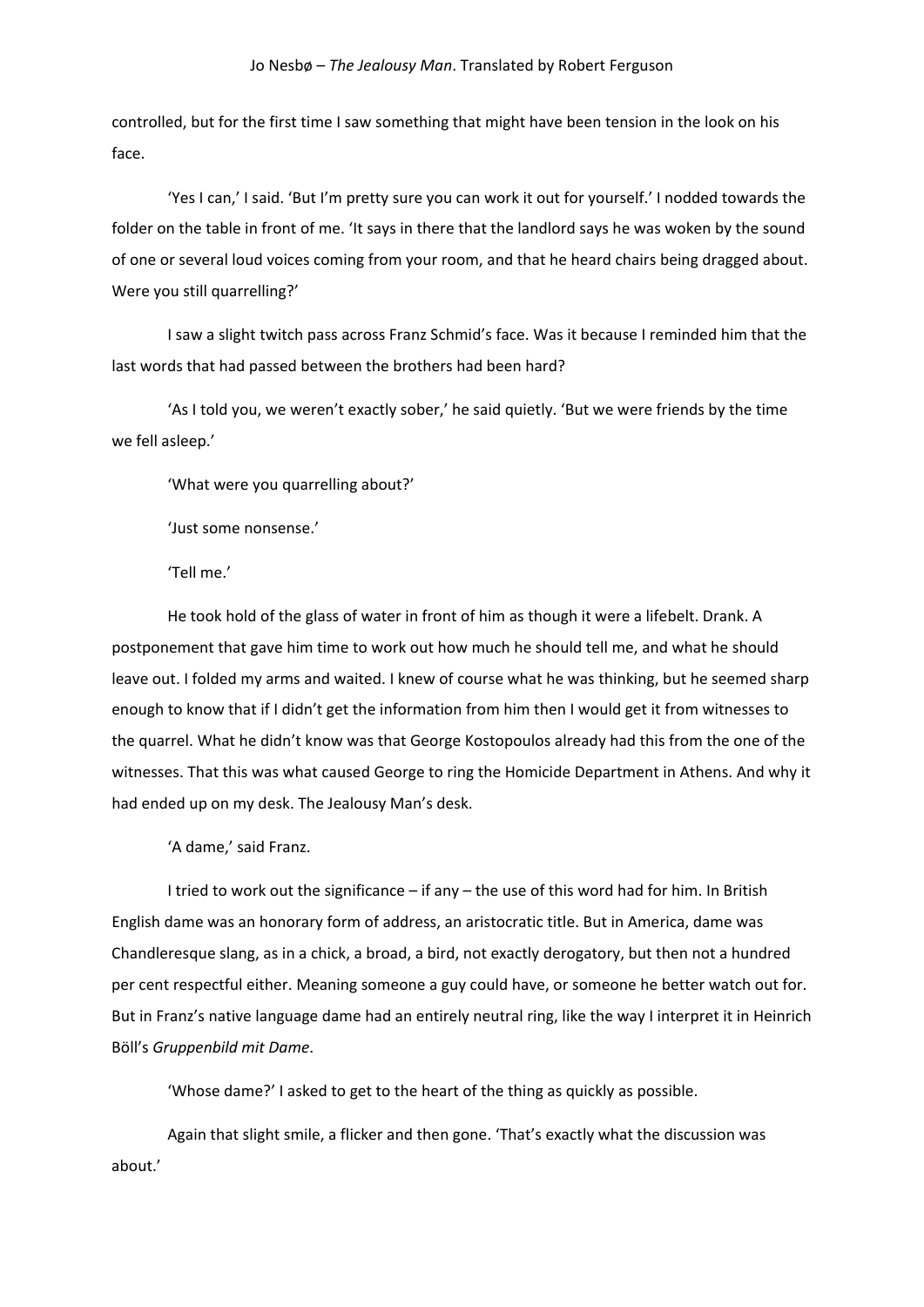'I understand, Franz. Can you give me the details there too?'

Franz looked at me. Hesitated. I had already used his forename, which is an obvious and yet surprisingly efficient way of creating intimacy with someone you're interrogating. And now I gave him the look and the body language that gets murder suspects to open their hearts to the Jealousy Man, Phthonus.

The murder rate in Greece is low. So low that a lot of people wonder how it's possible in a crisis-ridden country with high unemployment, corruption and social unrest. The smart answer is that rather than kill someone they hate, Greeks allow the victim to go on living in Greece. Another that we don't have organised crime because we're incapable of the organisation required. But of course we have blood that is capable of boiling. We have *crime passionnel*. And I'm the man they call in when there's a suggestion that jealousy is the motive behind a murder. They say I can smell jealousy. That's not true of course. Jealousy has no distinct smell, colour or sound. But it has a story. And it's listening to this story, what is told as well as what is left out, that enables me to know whether I am sitting in the presence of a desperate, wounded animal. I listen and know. Know because it is me, Nikos Balli, I am listening for. Know, because I am myself a wounded animal.

And Franz told me his story. He told it because this – this bit of the truth – is always good to tell. To get it out, to air the unjust defeat and the hate that are the story's natural consequences. For there is, of course, nothing perverse in wanting to kill whatever might stand in the way of our primary function as biological creations; to mate, in order to propagate our unique genes. It is the opposite that is perverse; to allow ourselves to be hindered in this by a morality that we have been indoctrinated to believe is natural or divine in origin but which is, in the final analysis, merely a matter of practical rules dictated by what are, at any given time, the needs of the community at large.

On one of their rest days from climbing Franz had rented a moped and ridden to the northern side of Kalymnos. In the country village of Emporio he met Helena, who waited tables in her father's restaurant. He fell hard for her, overcame his natural shyness and got her phone number. Three dates and six days later they became lovers in the cloister ruins of Palechora. Because she was under strict instructions from home not to get involved with guests, and foreign tourists in particular, Helena insisted their meetings be kept secret and involve just the two of them, because on the northern side of Kalymnos everyone knew her father. So they were discreet; but of course, Franz kept his brother informed of events from the moment of that first meeting at the restaurant; every word they exchanged, every look, every touch, the first kiss. Franz showed Julian pictures of her, a video of her sitting on the castle wall and looking down at the sunset.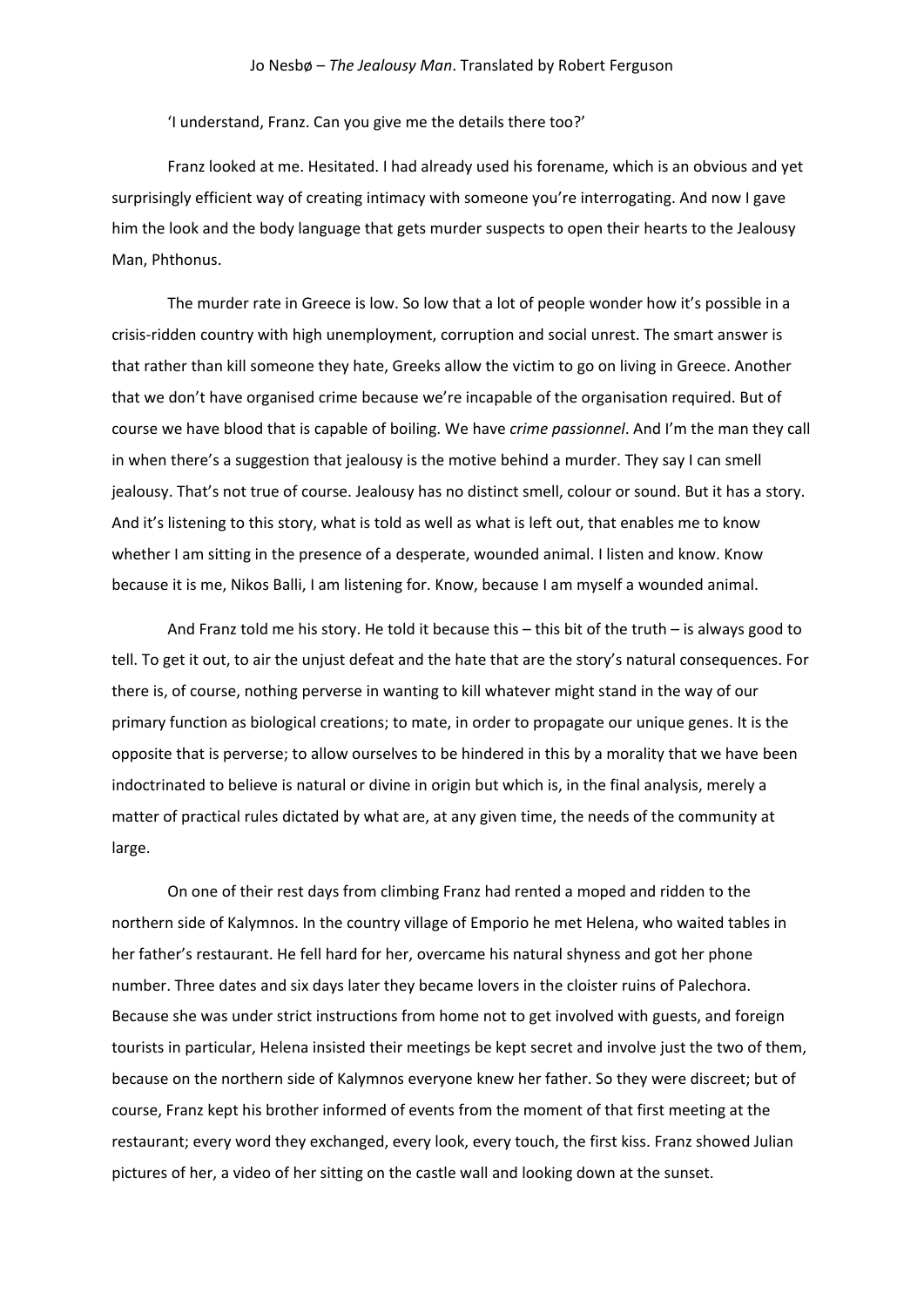They had done this ever since childhood, shared every tiny detail, so that all experiences became shared experiences. For example, Julian – who was, according to Franz, the more extrovert of the two – had shown Franz a video he had made in secret a few days earlier of himself having sex with a girl in her apartment in Pothia.

'As a joke Julian suggested I visit her, pretend to be him, and see if she noticed any difference between us as lovers. An exciting idea, of course, but . . .'

'But you said no.'

'Well, I'd already met Helena, I was already so much in love that I couldn't think or talk about anything else. So maybe it wasn't so surprising that Julian was attracted to Helena too. And then fell in love.'

'Without ever even having met her?'

Franz nodded slowly. 'At least, I didn't think he'd ever met her. I had told Helena I had a brother, but not that we were identical twins, exact physical copies of each other. We don't usually do that.'

'Why not?'

Franz shrugged. 'Some people think it's weird that you come in two identical copies. So we usually wait a bit before mentioning it or introducing each other.'

'I understand. Please continue.'

'Three days ago my phone suddenly went missing. I looked everywhere for it, it was the only place I had Helena's number and she and I exchanged text messages all the time, she was bound to be thinking I was through with her. I made up my mind to drive to Emporio but the following morning heard it vibrating in the pocket of Julian's jacket while he was out swimming. It was a text message from Helena thanking him for a nice evening and hoping they could meet again soon. And so of course I realised what had happened.'

He noticed my – probably badly acted – expression of puzzlement.

'Julian had taken my phone,' he said, sounding almost impatient when I apparently still failed to get it. 'He found her number among my contacts, called her on my phone so she assumed it was me when she saw the caller ID. They arranged to meet and even after they met it didn't occur to her that the person wasn't me but Julian.'

'Aha,' I said.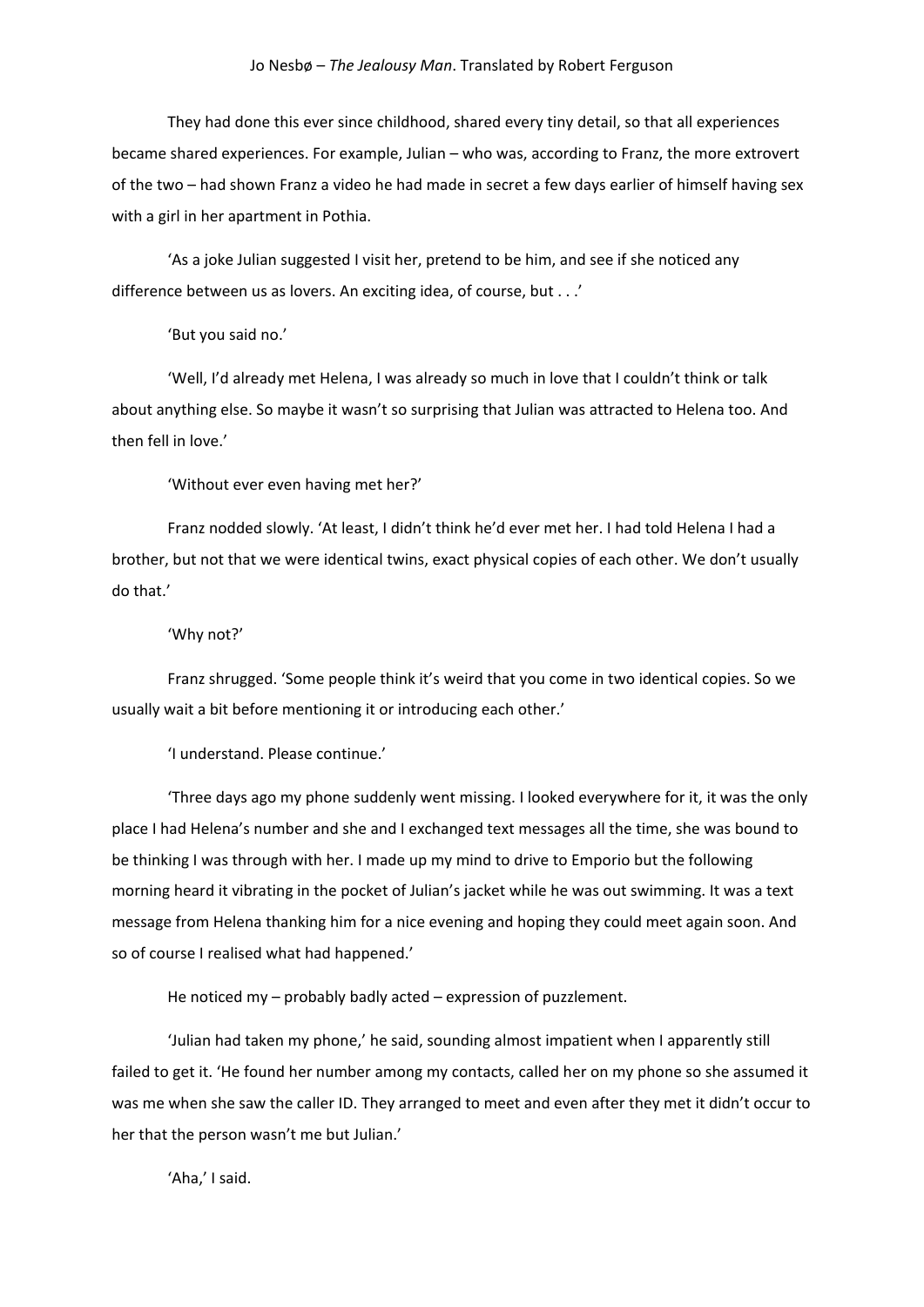'I confronted him when he returned from his swim, and he admitted everything. I was furious, so I went off climbing with some others. We didn't meet again until the evening, at that bar, and then Julian claimed that he'd called Helena, explained everything, that she'd forgiven him for tricking her and that they were in love with each other. I was furious, of course and ... and yes, so we started arguing again.'

I nodded. There were a number of different ways of interpreting Franz's honest account. It might be that the pressures of jealousy were so intense that the humiliating truth simply had to be told, even if it cast him in a suspicious light now that his brother had gone missing. If that was the case – and if he had killed his brother – the combined pressure of his guilt and his lack of self-control would produce the same result: he would confess.

Then you had the more intricate interpretation: that he guessed I would interpret his openness in precisely this fashion, that I would suppose he found the inner pressures irresistible, so that if, after these confessions, he did not crack up and admit the murder, I would be the more willing to believe in his innocence.

Finally, the most likely interpretation. That he was innocent and therefore had no need to consider the consequences of telling all.

A guitar riff. I recognised it immediately. 'Black Dog'. Led Zeppelin.

Without rising from his seat Franz Schmid turned and took a phone from a pocket of the jacket hanging on the wall behind him. Studied the display as the riff went into a variation after the third repetition, the one where Bonham's drums and Jimmy Page's guitar just don't go, and yet go together so perfectly. Trevor, a friend who had the room next to mine at Oxford, wrote a mathematical paper about the intricate rhythmic figures in 'Black Dog', about the paradox that was John Bonham, Led Zeppelin's drummer, better known for his ability as a drinker and wrecker of hotel rooms than for his intelligence, in which he compared him to the semi-literate and apparently simple-minded chess genius in Stefan Zweig's 'Chess'. Was Franz Schmid that kind of drummer, that kind of chess player? Franz Schmid touched the display, the riff stopped, and he held the phone to his ear.

'Yes?' he said. Listened. 'One moment.' He held the phone out to me. I took it.

'Inspector Balli,' I said.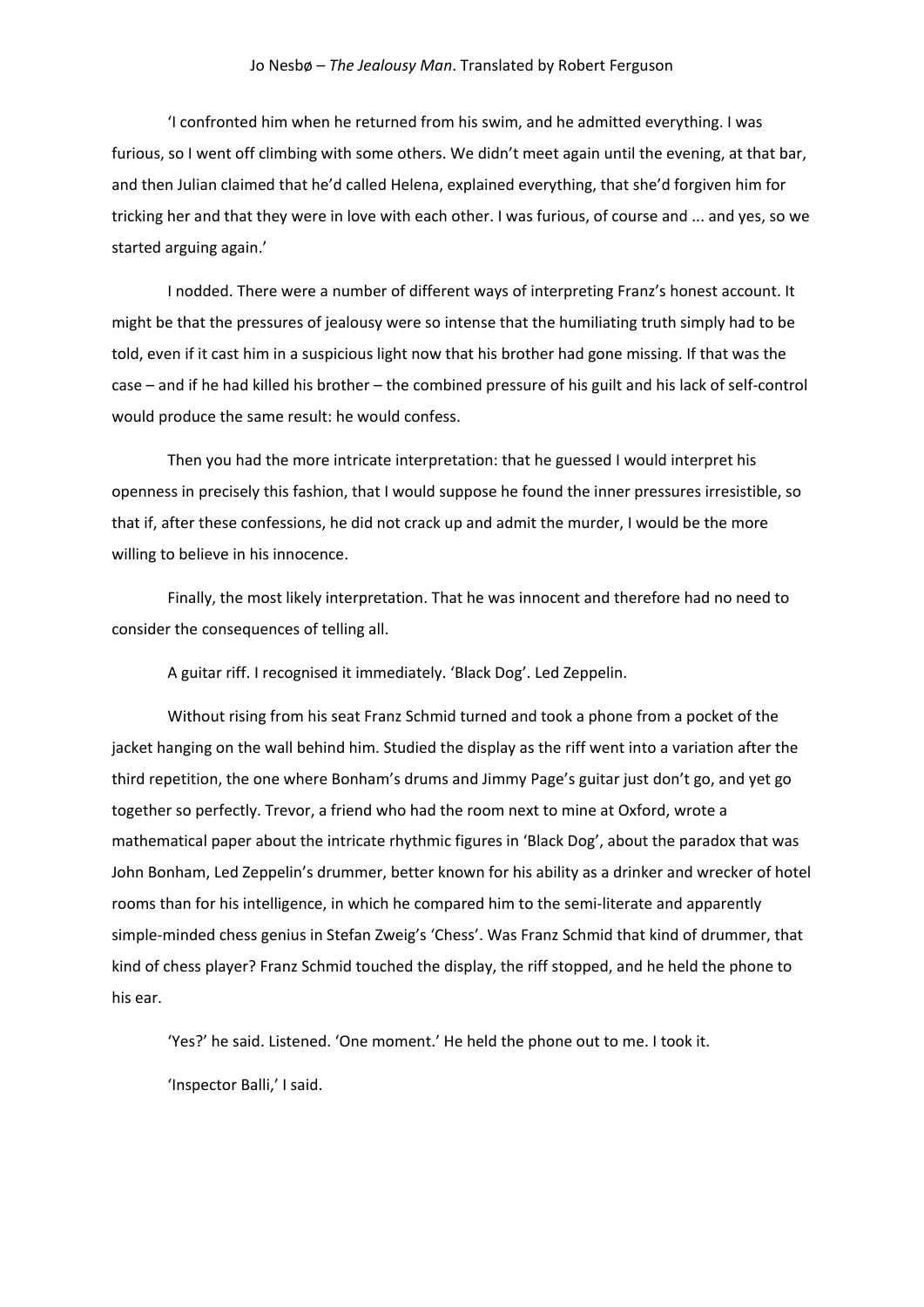'This is Arnold Schmid, uncle to Frank and Julian,' said a guttural voice in that much-parodied German-accented English. 'I am a lawyer. I would like to know on what grounds you are holding Franz.'

'We are not holding him, Mr Schmid. He has expressed a willingness to assist us in the search for his brother, and we are taking advantage of that offer as long as it remains open.'

'Put Franz back on the line.'

Franz listened for a while. Then he touched the screen and placed the phone on the table between us with his hand on top of it. I looked at it as he told me he was tired, he wanted to get back to the house now, but that we were to call him if anything turned up.

Like a question? I wondered. Or a body?

'The phone,' I said. 'Do you mind if we take a look at it?'

'I gave it to the policeman I was talking to. With the PIN code.'

'I don't mean your brother's, I mean yours.'

'Mine?' The sinewy hand tightened like a claw around the black object on the table. 'Er, will this take long?'

'Not the actual phone,' I said. 'Of course, I realise you must have it with you under the present circumstances. So what I'm asking for is formal permission to access the call log and text messages that have been registered on your phone over the last ten days. All we need is your signature on a standard release form to acquire the information from the telephone company.' I smiled as though it was a regrettable necessity. 'It will help me to cross your name off the list of possible leads we need to follow.'

Franz Schmid looked at me. And in the light coming from the windows above I could see his pupils distend. Distension of the pupils, allowing more light to enter, can have a number of causes, such as fear, or lust. On this occasion it seemed to me to indicate only heightened concentration. As when a chess opponent makes an unexpected move.

It was as though I could feel the thoughts racing through his head.

He'd been prepared for us to want to check his phone, so he'd deleted the calls and text messages he didn't want us to see. But maybe nothing got deleted at the telephone provider, he thought, or – shit! – how did it work? He could of course refuse. He could ring his uncle now and get confirmation that there was no difference under Greek, American or German law, he was not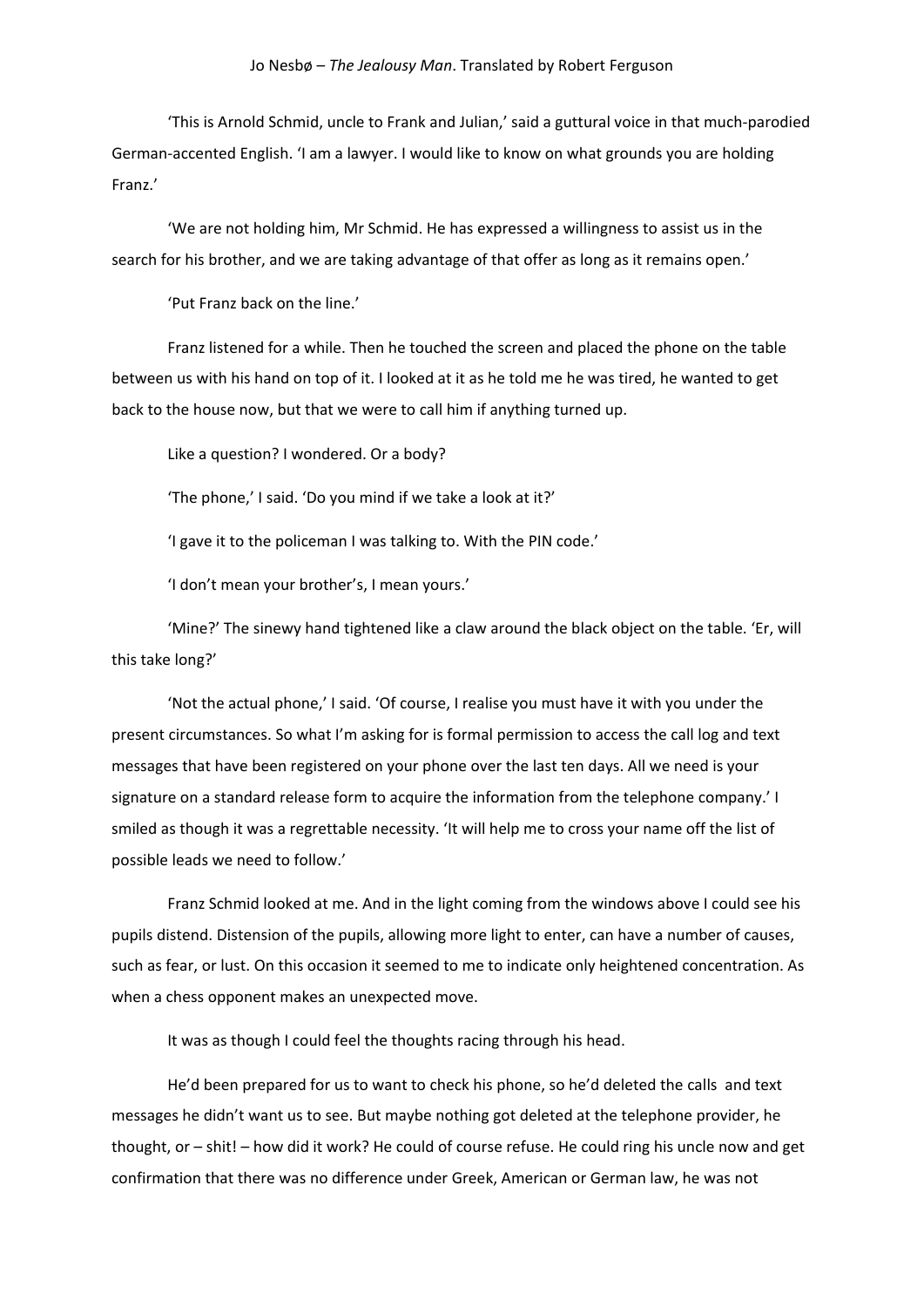obliged to give the police anything at all so long as they had no legal right to demand it. But how would it look if he made things difficult? In that case I was hardly going to cross his name off the list, he was probably thinking. I saw what looked like the onset of panic in his eyes.

'Of course,' he said. 'Where do I sign?'

His pupils were already contracting. His brain had scanned the messages. Nothing crucial there, probably. He hadn't shown me his cards, but for one revelatory moment he had at least lost his poker face.

We left the room together and were on our way through the open-plan offices looking out for George when a dog, a friendly-looking golden retriever, slipped out from between two partitions and jumped up barking happily at Franz Schmid.

'Well, hey there!' he cried spontaneously, squatting to scratch the dog behind the ear in the practised way of people with a genuine love of animals, something which the animal instinctively seems to realise; it was probably the reason it had chosen Franz and not me. The big dog's tail whirled like a rotor as it tried to lick Franz's face.

'Animals are better than people, don't you think?' he said as he looked up at me. His face was radiant; suddenly he looked like a different person to the man who had been sitting opposite me.

'Odin!' cried a sharp voice from between the walls of the partition, the same voice as had told George that a journalist had called. She emerged and grabbed the dog by the collar.

'I'm sorry,' she said in Greek. 'He knows he's not allowed to do that.'

She looked to be about thirty. She was small and compact, athletic-looking in a uniform with the white ribbon of the tourist police. She raised her head. She was red around the eyes, and when she saw us her cheeks turned the same colour. Odin's claws scraped against the floor covering as she dragged the whimpering dog back behind the partitions. I heard a sniffle.

'I need help to print out a warrant to check the contents of a phone,' I said, addressing the partition. 'It's on the home page of –'

Her voice interrupted me. 'Just go to the printer at the end of the corridor, Inspector Balli.'

[line #]

'Well?' said George Kostopoulos as I poked my head in between the partition walls around his desk.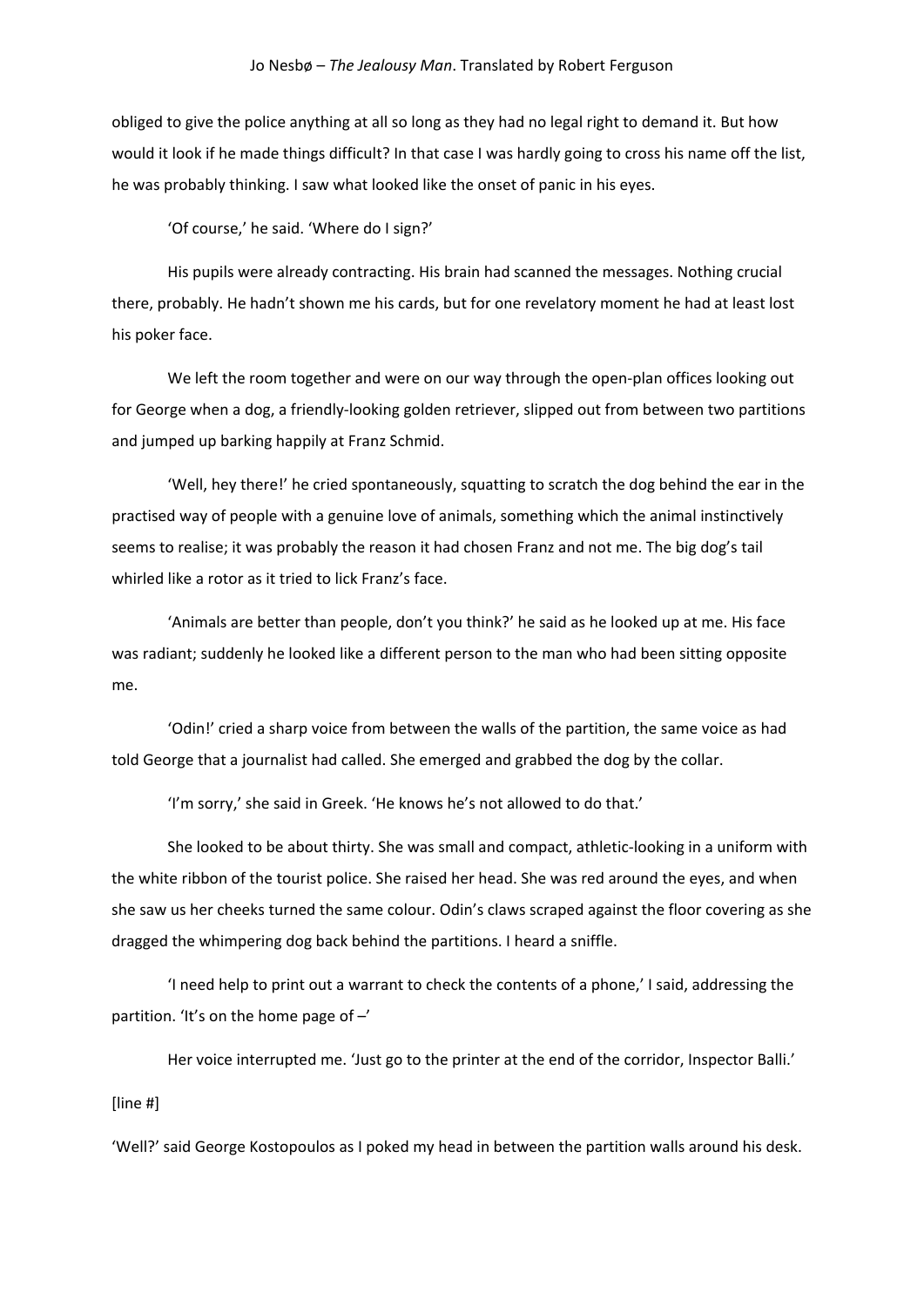'The suspect is on a moped on his way back to Massouri,' I said, handing him the sheet of paper with Franz Schmid's signature. 'And I'm afraid he suspects that we're on to him and could do a runner.'

'No danger of that. We're on an island, and the forecast is for the wind to increase. Are you saying that you . . . ?'

'Yes. I think he killed his brother. Can you mail me the printouts as soon as you get them from the telephone company?'

'Yes. Shall I ask them to send Julian Schmid's text messages and call logs too?'

'Unfortunately that requires a court order so long as he's not officially confirmed dead. But you've got his phone?'

'Sure have,' said George and opened a drawer.

I took the phone, sat in a chair at his desk and tapped in the PIN code written on the Post-it note on the back. Browsed through the calls logs and text messages.

I saw nothing of immediate relevance to the case. Just a message about a climbing route that had been 'Sent', which in climber's lingo means that it has been climbed and which automatically made my palms begin to sweat. Mutual congratulations exchanged. Dinners arranged, the name of the restaurant where 'the gang' were gathering and the time. But by the look of it, no conflict and no romance.

I jumped as the phone began to vibrate in my hand at the same time as a male vocalist started singing in the kind of pathos-filled and passionately choked-up falsetto that shows you're a devotee of mainstream pop from the 2000s. I hesitated. If I answered I would probably have to explain to a friend, a colleague or relative that Julian was missing and presumed drowned on a climbing holiday in Greece. I took a deep breath and pressed ACCEPT.

'Julian?' whispered a female voice before I had time to say anything.

'This is the police,' I said in English and then stopped. I wanted to let it hang there. Allow the realisation that something had happened to sink in.

'Sorry,' said the female voice with resignation. 'I was hoping it might be Julian, but . . . any news?'

'Who is this?'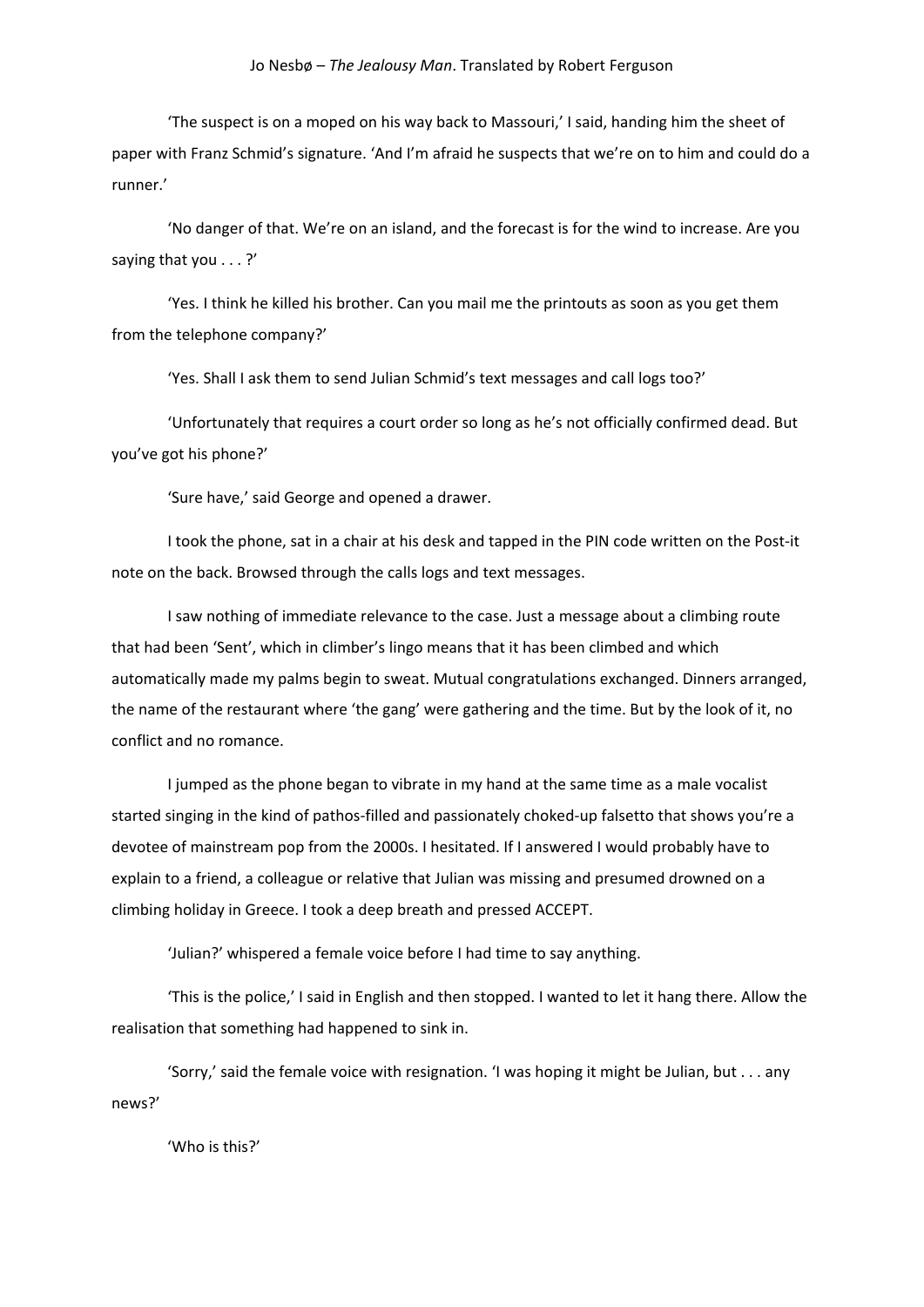'Victoria Hässel. A climbing friend. I didn't want to bother Franz and . . . yeah. Thanks.'

She hung up and I took a note of the number.

'That ringtone,' I said. 'What was it?'

'No idea,' said George.

'Ed Sheeran,' came the voice of the dog owner from the other side of the partition. '"Happier".'

'Thanks,' I called back.

'Anything else we can do?' asked George.

I folded my arms and thought it over. 'No. Or actually yes. He was drinking from a glass in there. Can you get it fingerprinted? And DNA if there's any saliva on the rim.'

George cleared his throat. I knew what he was going to say. That this would require the permission of the person involved, or a court order.

'I suspect the glass might have been at a crime scene,' I said.

'Sorry?'

'If in the DNA report you don't link the DNA to a named individual but simply to the glass, the date and the place, that'll be OK. It might not be admissible in a court of law, but it could be useful for you and me.'

George raised one of his chaotic eyebrows.

'That's the way we do it in Athens,' I lied. The truth is that sometimes that's the way *I* do it in Athens.

'Christine,' he said.

'Yes?' There was the scraping of a chair and the girl in the tourist-police uniform peered over the divider.

'Can you send the glass in the interrogation room for analysis?'

'Really? Do we have permission from –'

'It's a crime scene,' he said.

'Crime scene?'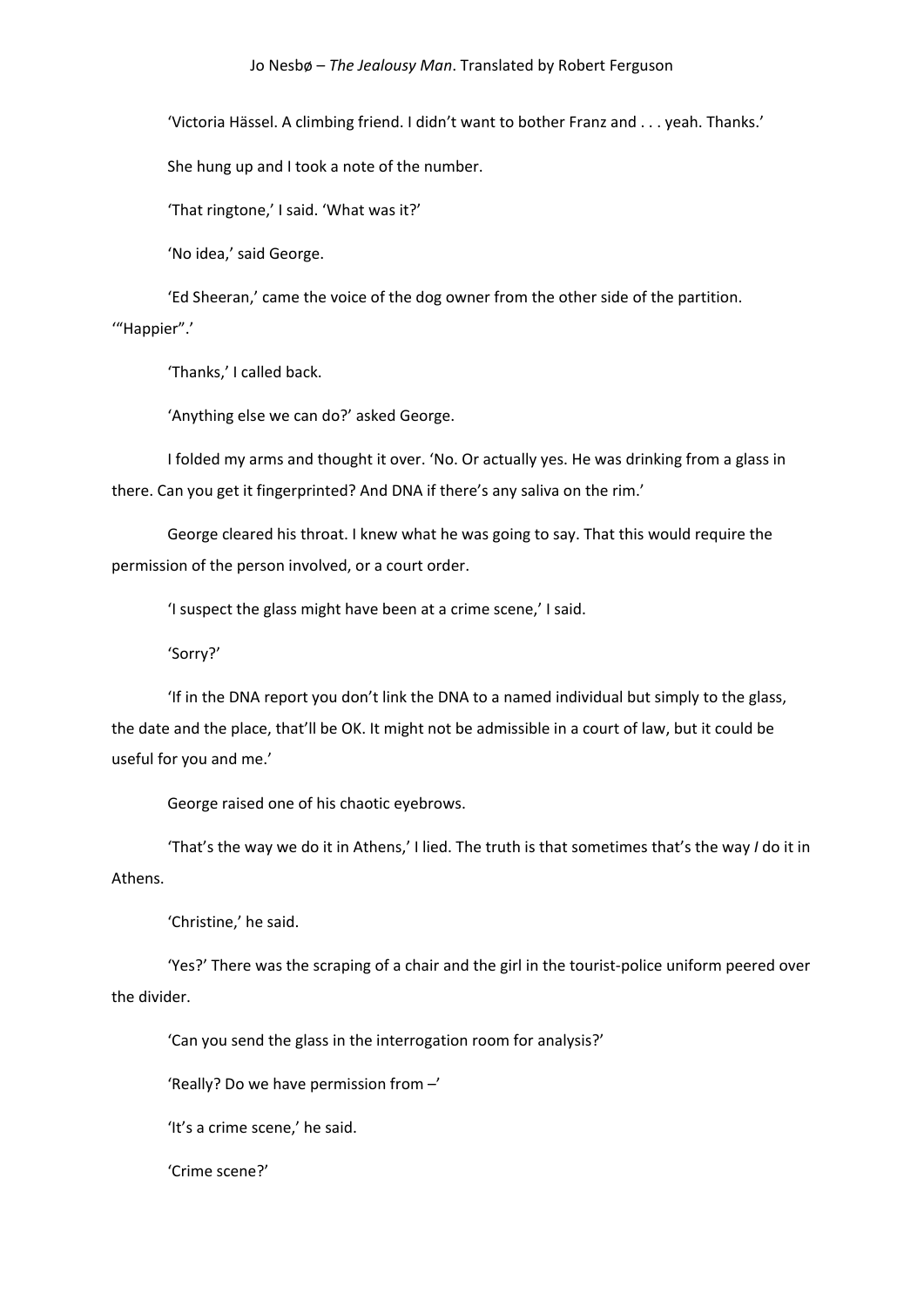'Yes,' said George, without taking his gaze from me. 'Apparently that's the way we do things here now.'

#### [line #]

It was seven in the evening and I was lying on the bed in the hotel room in Massouri. The hotels in Pothia were all full, probably because of the weather. That was OK by me, I was nearer the centre of things here. High above me, on the hills on the other side of the road, yellow-white limestone rock rose up. Mysteriously beautiful and inviting in the moonlight. There had been a fatal accident on the island in the summer, the newspapers had written about it. I remember I hadn't wanted to read about it but did so anyway.

On the other side of the hotel the mountainside plunged more or less straight down into the sea.

The second day of searching was over, the waters in the sound between Kalymnos and Telendos had been calmer further out. But, given the forecast for tomorrow, there wasn't going to be any third day, I was told. In any event, when someone is believed to have been lost at sea, the search is limited to two days, American or not. The wind rattled the windowpanes and I could hear the sound of the waves breaking against the rocks out there.

My task – to make a diagnosis, to decide whether jealousy of a homicidal nature was involved – was over. The next step – the tactical and technical investigation – wasn't my strongest suit. My colleagues from Athens would take care of that. Now the weather had postponed the changing of the guards, and it emphasised and even exposed my inadequacies as a homicide detective. I simply lacked the imaginative ability to see how a murderer might have set about killing someone and then hiding his tracks. My chief said it was because what I possessed in the way of emotional intelligence I lacked in practical imagination. That's why he called me the jealousy investigator, that's the reason I was sent in as a scout and pulled out as soon as I had given the case the red or green light.

There's something called the eighty per cent rule in murder cases. In eighty per cent of cases the guilty party is closely related to the victim, in eighty per cent of cases the guilty party is the husband or boyfriend, and in a further eighty per cent of these the motive is jealousy. It means that as soon as we answer a call in the Homicide Department and hear the word 'murder' at the other end of the line, we know there's a fifty-one per cent chance that the motive is jealousy. This is what makes me, in spite of my limitations, an important man.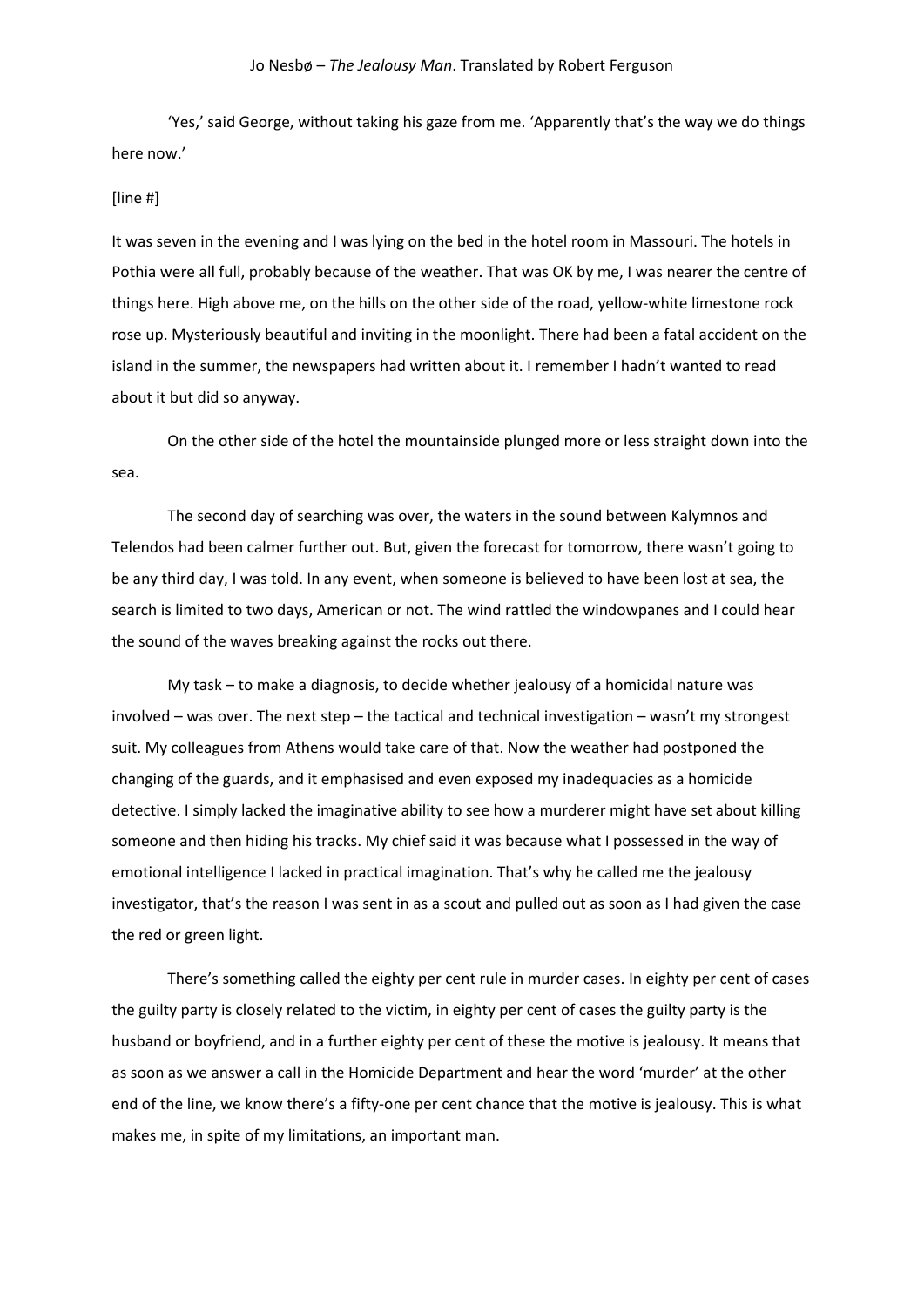I can pinpoint exactly when it was I learned to read other people's jealousy. It was when I realised that Monique was in love with someone else. I went through all the agonies of jealousy, from disbelief, via despair, to rage, self-contempt and finally depression. And perhaps because I had never before in my life been exposed to such emotional torture, I discovered that, at the same time as the pain was all-consuming, it was like observing oneself from the outside. I was a patient lying without an anaesthetic on the operating table at the same time as I was a spectator in the gallery, a young medical student getting his first lessons in what happens when a person has the heart cut out of their breast. It might seem strange that the extreme subjectivity of jealousy can go hand in hand with that kind of cold, observational objectivity. My only explanation is that I, as the jealous one, took steps that made me a stranger in my own eyes, to such an extent that it forced me into the position of the frightened observer of myself. I had lived enough to see the self-destruction in others but had never thought the poison might lie within me too. I was mistaken. And what was surprising was that the curiosity and fascination were almost as strong as the hate, the pain and the selfcontempt. Like a leper who watches as his own face dissolves, sees the diseased flesh, his own rotten interior manifest itself in all its grotesque and disgusting and terrifying horror. I emerged from my own leprosy permanently damaged, that much is clear, but it also rendered me immune. I can never again experience jealousy, not in that way. If that also means I can never love anyone, not in that way, I really don't know. Maybe there were other things my life besides jealousy that led to my never having felt the same about anyone as I felt about Monique. On the other hand: she made me what I have become in my professional life. The Jealousy Man.

From childhood onwards I have had a striking ability to become deeply engaged in stories. Family and friends described it as everything from remarkable and moving to pathetic and unmanly. To me it was a gift. I wasn't a part of Huckleberry Finn's adventures; I *was* Huckleberry Finn. And Tom Sawyer. And, when I started at school and learned how to be Greek, *The Odyssey*, of course. Naturally, they don't have to be the great tales of world literature. A very simple, even badly told story about infidelity, real or imagined, it doesn't matter which, will do. I am inside the story. From the first sentence I am a part of it. It's like turning on a switch. And it also means that I am able to spot quickly any false notes. Not because I have a unique talent for reading body language, the timbre of a voice or the automatic rhetorical strategies of self-defence. It's the story. Even in a crudely and very obviously falsely conceived character I am able to read the main themes, the person's probable motivation and place in the story, and on the basis of this I know what inexorably leads to what in this character. Because I have been there myself. Because our jealousy evens out the difference between you and me, beyond the barriers of class, sex, religion, education, IQ, culture, upbringing, our behaviour begins to resemble each other's, the way drug addicts resemble